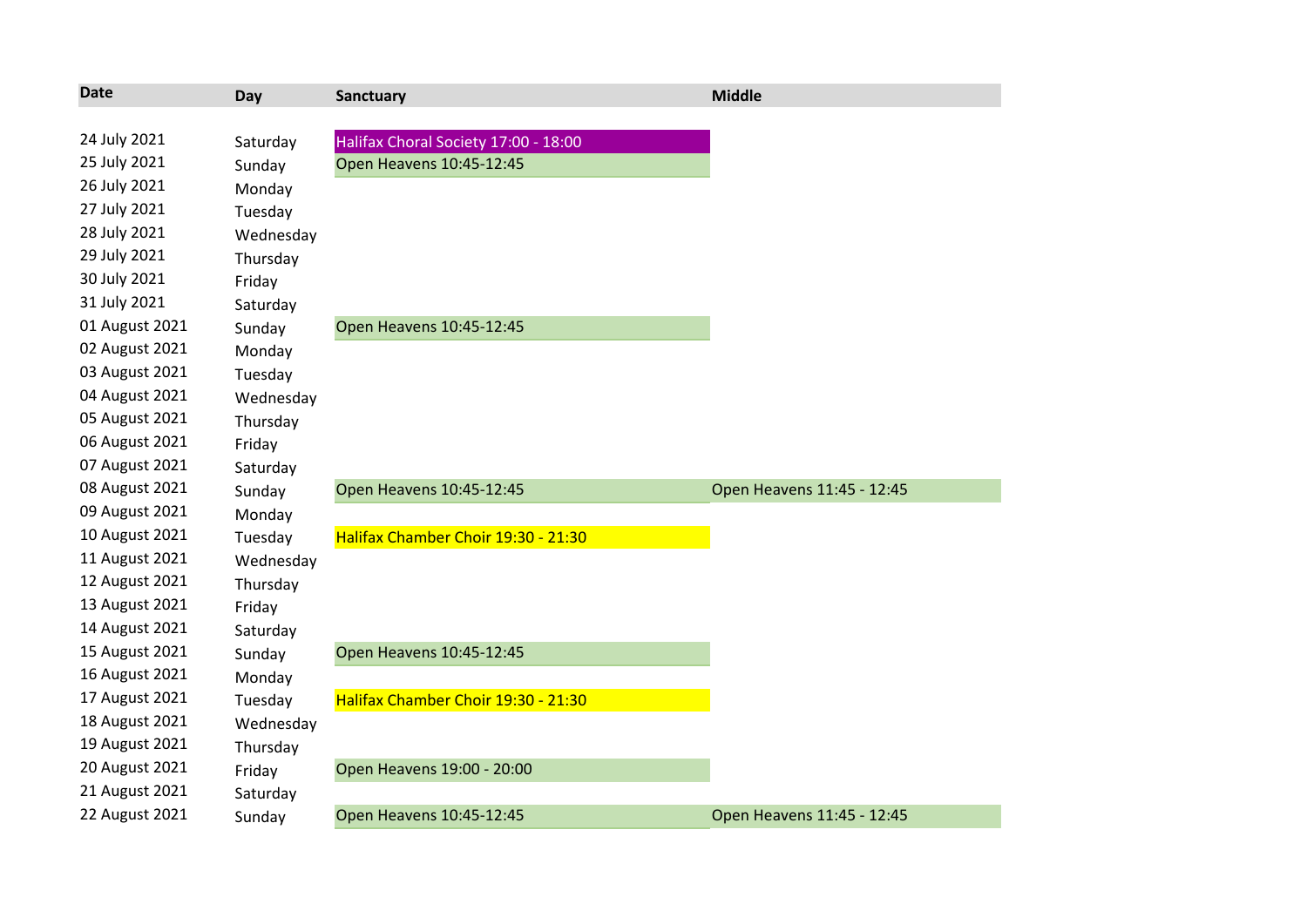| 23 August 2021    | Monday    |                                      |                                           |
|-------------------|-----------|--------------------------------------|-------------------------------------------|
| 24 August 2021    | Tuesday   | Halifax Chamber Choir 19:30 - 21:30  |                                           |
| 25 August 2021    | Wednesday |                                      |                                           |
| 26 August 2021    | Thursday  |                                      |                                           |
| 27 August 2021    | Friday    |                                      |                                           |
| 28 August 2021    | Saturday  |                                      |                                           |
| 29 August 2021    | Sunday    | Open Heavens 10:45-12:45             |                                           |
| 30 August 2021    | Monday    |                                      |                                           |
| 31 August 2021    | Tuesday   | Halifax Chamber Choir 19:30 - 21:30  |                                           |
| 01 September 2021 | Wednesday |                                      | Halifax Light Opera Society 19:30 - 21:30 |
| 02 September 2021 | Thursday  |                                      |                                           |
| 03 September 2021 | Friday    |                                      |                                           |
| 04 September 2021 | Saturday  | Halifax Chamber Choir 19:30 - 21:30  |                                           |
| 05 September 2021 | Sunday    | Open Heavens 10:45-12:45             | Open Heavens 11:45 - 12:45                |
| 06 September 2021 | Monday    | Halifax Choral Society 19:30 - 21:30 |                                           |
| 07 September 2021 | Tuesday   | Halifax Chamber Choir 19:30 - 21:30  |                                           |
| 08 September 2021 | Wednesday |                                      |                                           |
| 09 September 2021 | Thursday  | Halifax Young Singers 19:00 - 21:00  | Halifax Young Singers 18:30 - 21:00       |
| 10 September 2021 | Friday    |                                      | 4th Halifax Boys' Brigade 18:45 - 21:45   |
| 11 September 2021 | Saturday  |                                      |                                           |
| 12 September 2021 | Sunday    | Open Heavens 10:45-12:45             |                                           |
| 13 September 2021 | Monday    | Halifax Choral Society 19:30 - 21:30 |                                           |
| 14 September 2021 | Tuesday   | Halifax Chamber Choir 19:30 - 21:30  |                                           |
| 15 September 2021 | Wednesday |                                      |                                           |
| 16 September 2021 | Thursday  | Halifax Young Singers 19:00 - 21:00  | Halifax Young Singers 18:30 - 21:00       |
| 17 September 2021 | Friday    |                                      | 4th Halifax Boys' Brigade 18:45 - 21:45   |
| 18 September 2021 | Saturday  |                                      |                                           |
| 19 September 2021 | Sunday    | Open Heavens 10:45-12:45             | Open Heavens 11:45 - 12:45                |
| 20 September 2021 | Monday    | Halifax Choral Society 19:30 - 21:30 |                                           |
| 21 September 2021 | Tuesday   | Halifax Chamber Choir 19:30 - 21:30  |                                           |
| 22 September 2021 | Wednesday |                                      |                                           |
| 23 September 2021 | Thursday  | Halifax Young Singers 19:00 - 21:00  |                                           |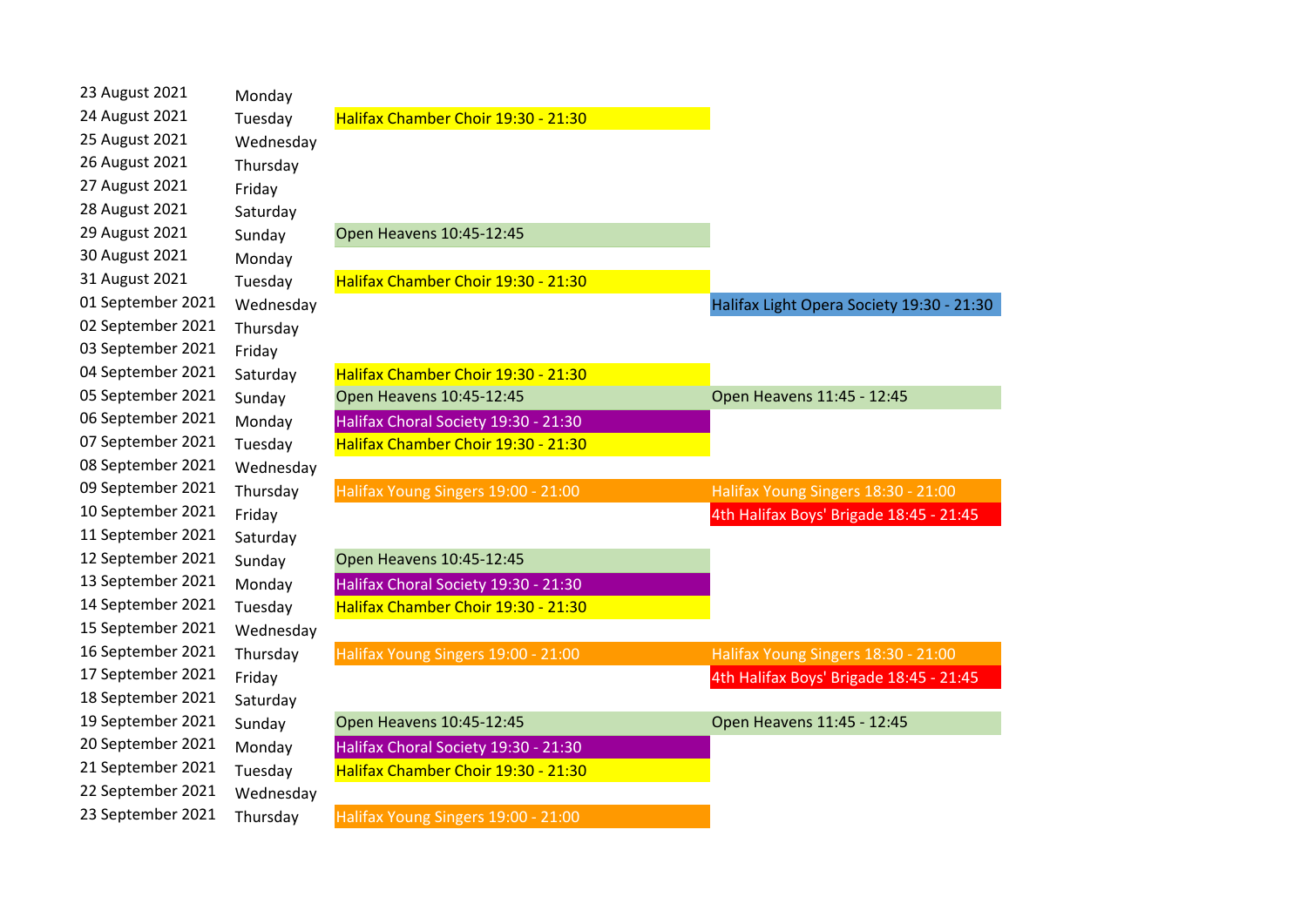| 24 September 2021 | Friday    |                                      | 4th Halifax Boys' Brigade 18:45 - 21:45 |
|-------------------|-----------|--------------------------------------|-----------------------------------------|
| 25 September 2021 | Saturday  |                                      |                                         |
| 26 September 2021 | Sunday    | Open Heavens 10:45-12:45             |                                         |
| 27 September 2021 | Monday    | Halifax Choral Society 19:30 - 21:30 |                                         |
| 28 September 2021 | Tuesday   | Halifax Chamber Choir 19:30 - 21:30  |                                         |
| 29 September 2021 | Wednesday |                                      |                                         |
| 30 September 2021 | Thursday  | Halifax Young Singers 19:00 - 21:00  | Halifax Young Singers 18:30 - 21:00     |
| 01 October 2021   | Friday    |                                      | 4th Halifax Boys' Brigade 18:45 - 21:45 |
| 02 October 2021   | Saturday  |                                      |                                         |
| 03 October 2021   | Sunday    | Open Heavens 10:45-12:45             | Open Heavens 11:45 - 12:45              |
| 04 October 2021   | Monday    | Halifax Choral Society 19:30 - 21:30 |                                         |
| 05 October 2021   | Tuesday   | Halifax Chamber Choir 19:30 - 21:30  |                                         |
| 06 October 2021   | Wednesday |                                      |                                         |
| 07 October 2021   | Thursday  | Halifax Young Singers 19:00 - 21:00  | Halifax Young Singers 20:00 - 21:00     |
| 08 October 2021   | Friday    |                                      | 4th Halifax Boys' Brigade 18:45 - 21:45 |
| 09 October 2021   | Saturday  |                                      |                                         |
| 10 October 2021   | Sunday    | Open Heavens 10:45-12:45             | Open Heavens 11:45 - 12:45              |
| 11 October 2021   | Monday    | Halifax Choral Society 19:30 - 21:30 |                                         |
| 12 October 2021   | Tuesday   | Halifax Chamber Choir 19:30 - 21:30  |                                         |
| 13 October 2021   | Wednesday |                                      |                                         |
| 14 October 2021   | Thursday  | Halifax Young Singers 19:00 - 21:00  | Halifax Young Singers 20:00 - 21:00     |
| 15 October 2021   | Friday    |                                      | 4th Halifax Boys' Brigade 18:45 - 21:45 |
| 16 October 2021   | Saturday  |                                      |                                         |
| 17 October 2021   | Sunday    | Open Heavens 10:45-12:45             | Open Heavens 11:45 - 12:45              |
| 18 October 2021   | Monday    | Halifax Choral Society 19:30 - 21:30 |                                         |
| 19 October 2021   | Tuesday   | Halifax Chamber Choir 19:30 - 21:30  |                                         |
| 20 October 2021   | Wednesday |                                      |                                         |
| 21 October 2021   | Thursday  |                                      |                                         |
| 22 October 2021   | Friday    |                                      | 4th Halifax Boys' Brigade 18:45 - 21:45 |
| 23 October 2021   | Saturday  |                                      |                                         |
| 24 October 2021   | Sunday    | Open Heavens 10:45-12:45             |                                         |
| 25 October 2021   | Monday    | Halifax Choral Society 19:30 - 21:30 |                                         |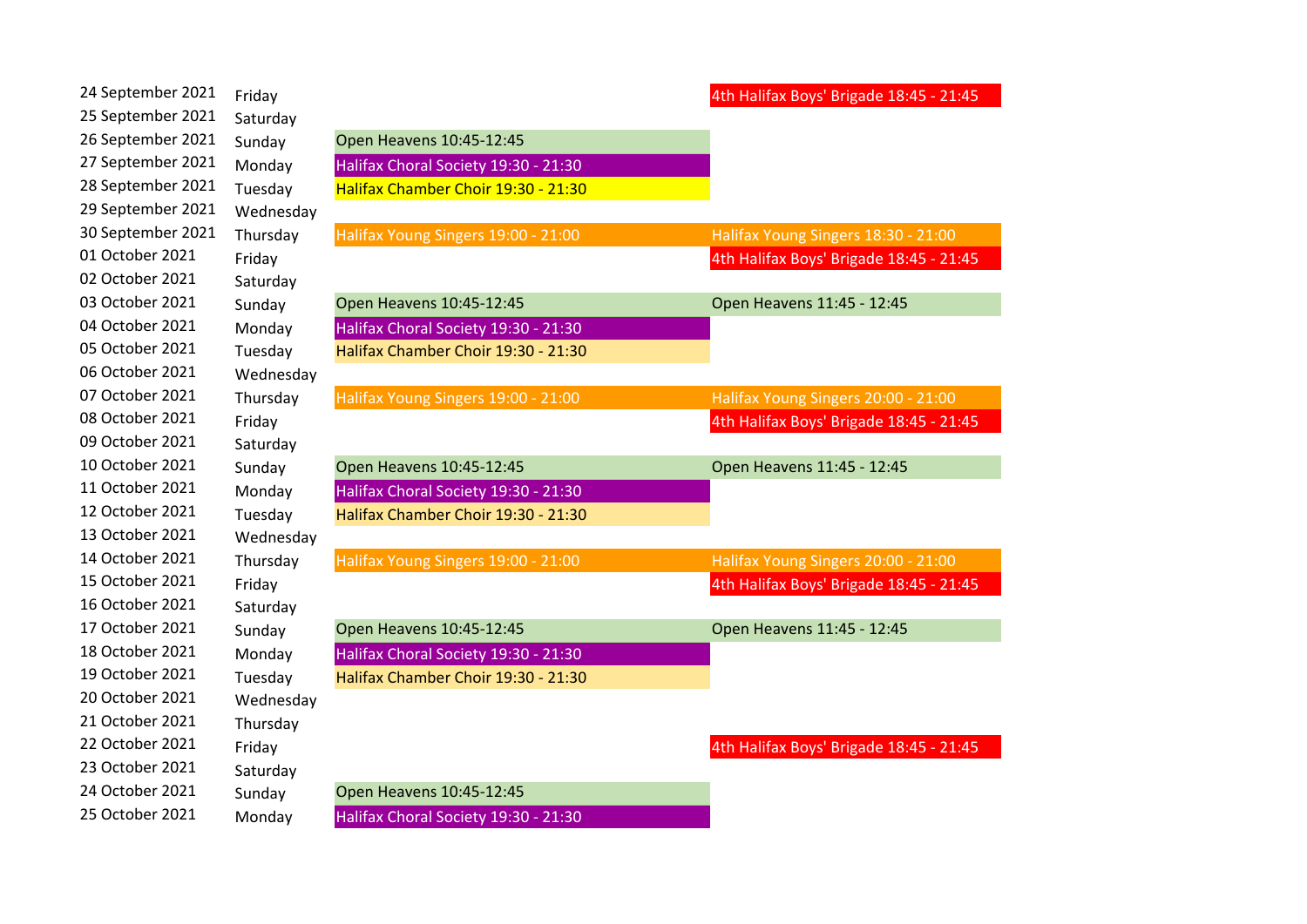| 26 October 2021  | Tuesday   | Halifax Chamber Choir 19:30 - 21:30  |                                         |
|------------------|-----------|--------------------------------------|-----------------------------------------|
| 27 October 2021  | Wednesday |                                      |                                         |
| 28 October 2021  | Thursday  | Halifax Young Singers 19:00 - 21:00  | Halifax Young Singers 20:00 - 21:00     |
| 29 October 2021  | Friday    |                                      | 4th Halifax Boys' Brigade 18:45 - 21:45 |
| 30 October 2021  | Saturday  |                                      |                                         |
| 31 October 2021  | Sunday    | Open Heavens 10:45-12:45             | Open Heavens 11:45 - 12:45              |
| 01 November 2021 | Monday    | Halifax Choral Society 19:30 - 21:30 |                                         |
| 02 November 2021 | Tuesday   | Halifax Chamber Choir 19:30 - 21:30  |                                         |
| 03 November 2021 | Wednesday |                                      |                                         |
| 04 November 2021 | Thursday  | Halifax Young Singers 19:00 - 21:00  | Halifax Young Singers 20:00 - 21:00     |
| 05 November 2021 | Friday    |                                      | 4th Halifax Boys' Brigade 18:45 - 21:45 |
| 06 November 2021 | Saturday  | Young Singers 14:00 - 17:00CANCELLED | Young Singers 16:30 - 18:00CANCELLED    |
| 07 November 2021 | Sunday    | Open Heavens 10:45-12:45             |                                         |
| 08 November 2021 | Monday    | Halifax Choral Society 19:30 - 21:30 |                                         |
| 09 November 2021 | Tuesday   | Halifax Chamber Choir 19:30 - 21:30  |                                         |
| 10 November 2021 | Wednesday |                                      |                                         |
| 11 November 2021 | Thursday  | Halifax Young Singers 19:00 - 21:00  | Halifax Young Singers 20:00 - 21:00     |
| 12 November 2021 | Friday    |                                      | 4th Halifax Boys' Brigade 18:45 - 21:45 |
| 13 November 2021 | Saturday  |                                      |                                         |
| 14 November 2021 | Sunday    | Open Heavens 10:45-12:45             | Open Heavens 11:45 - 12:45              |
| 15 November 2021 | Monday    | Halifax Choral Society 19:30 - 21:30 |                                         |
| 16 November 2021 | Tuesday   | Halifax Chamber Choir 19:30 - 21:30  |                                         |
| 17 November 2021 | Wednesday |                                      |                                         |
| 18 November 2021 | Thursday  | Halifax Young Singers 19:00 - 21:00  | Halifax Young Singers 20:00 - 21:00     |
| 19 November 2021 | Friday    |                                      | 4th Halifax Boys' Brigade 18:45 - 21:45 |
| 20 November 2021 | Saturday  |                                      |                                         |
| 21 November 2021 | Sunday    | Open Heavens 10:45-12:45             | Open Heavens 11:45 - 12:45              |
| 22 November 2021 | Monday    | Halifax Choral Society 19:30 - 21:30 |                                         |
| 23 November 2021 | Tuesday   | Halifax Chamber Choir 19:30 - 21:30  |                                         |
| 24 November 2021 | Wednesday |                                      |                                         |
| 25 November 2021 | Thursday  | Halifax Young Singers 19:00 - 21:00  | Halifax Young Singers 20:00 - 21:00     |
| 26 November 2021 | Friday    |                                      | 4th Halifax Boys' Brigade 18:45 - 21:45 |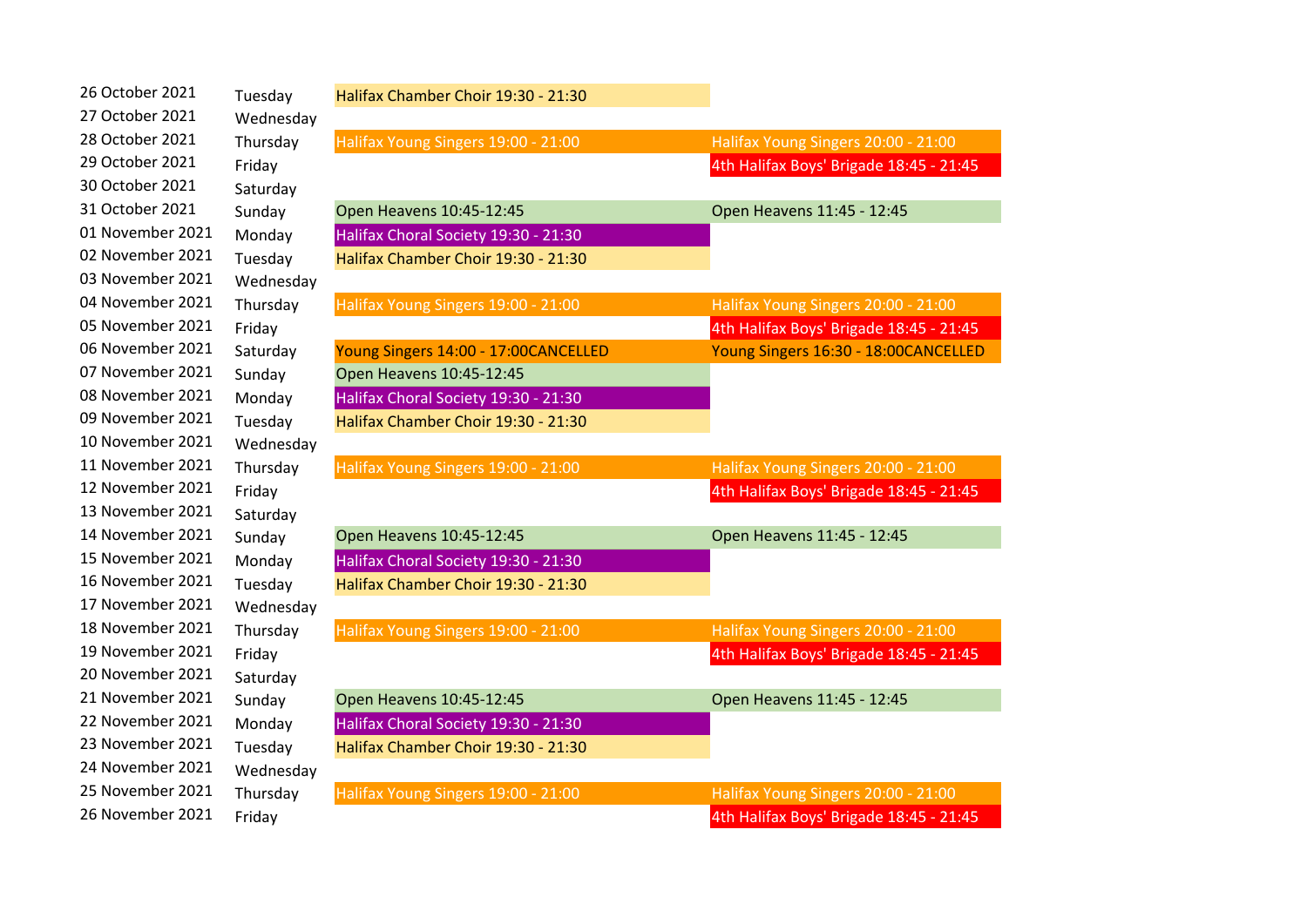| 27 November 2021 | Saturday  |                                      |                                         |
|------------------|-----------|--------------------------------------|-----------------------------------------|
| 28 November 2021 | Sunday    | Open Heavens 10:45-12:45             | Open Heavens 11:45 - 12:45              |
| 29 November 2021 | Monday    |                                      |                                         |
| 30 November 2021 | Tuesday   | Halifax Chamber Choir 19:30 - 21:30  |                                         |
| 01 December 2021 | Wednesday |                                      |                                         |
| 02 December 2021 | Thursday  | Halifax Young Singers 19:00 - 21:00  | Halifax Young Singers 19:00 - 21:00     |
| 03 December 2021 | Friday    |                                      | 4th Halifax Boys' Brigade 18:45 - 21:45 |
| 04 December 2021 | Saturday  |                                      |                                         |
| 05 December 2021 | Sunday    | Open Heavens 10:45-12:45             | Open Heavens 11:45 - 12:45              |
| 06 December 2021 | Monday    | Halifax Choral Society 19:30 - 21:30 |                                         |
| 07 December 2021 | Tuesday   | Halifax Chamber Choir 19:30 - 21:30  |                                         |
| 08 December 2021 | Wednesday |                                      |                                         |
| 09 December 2021 | Thursday  | Halifax Young Singers 19:00 - 21:00  | Halifax Young Singers 19:00 - 21:00     |
| 10 December 2021 | Friday    |                                      | 4th Halifax Boys' Brigade 18:45 - 21:45 |
| 11 December 2021 | Saturday  | Halifax Chamber Choir 19:30 - 21:30  |                                         |
| 12 December 2021 | Sunday    | Open Heavens 10:45-12:45             | Open Heavens 11:45 - 12:45              |
| 13 December 2021 | Monday    |                                      |                                         |
| 14 December 2021 | Tuesday   | Halifax Chamber Choir 19:30 - 21:30  |                                         |
| 15 December 2021 | Wednesday |                                      |                                         |
| 16 December 2021 | Thursday  | Halifax Young Singers 19:00 - 21:00  | Halifax Young Singers 19:00 - 21:00     |
| 17 December 2021 | Friday    |                                      |                                         |
| 18 December 2021 | Saturday  |                                      |                                         |
| 19 December 2021 | Sunday    | Open Heavens 10:45-12:45             | Lightup Bahc 13:30-15:30 (Bola)         |
| 20 December 2021 | Monday    | Halifax Choral Society 19:30 - 21:30 |                                         |
| 21 December 2021 | Tuesday   |                                      |                                         |
| 22 December 2021 | Wednesday |                                      |                                         |
| 23 December 2021 | Thursday  |                                      |                                         |
| 24 December 2021 | Friday    |                                      |                                         |
| 25 December 2021 | Saturday  |                                      |                                         |
| 26 December 2021 | Sunday    | Open Heavens 10:45-12:45             | Open Heavens 11:45 - 12:45              |
| 27 December 2021 | Monday    |                                      |                                         |
| 28 December 2021 | Tuesday   |                                      |                                         |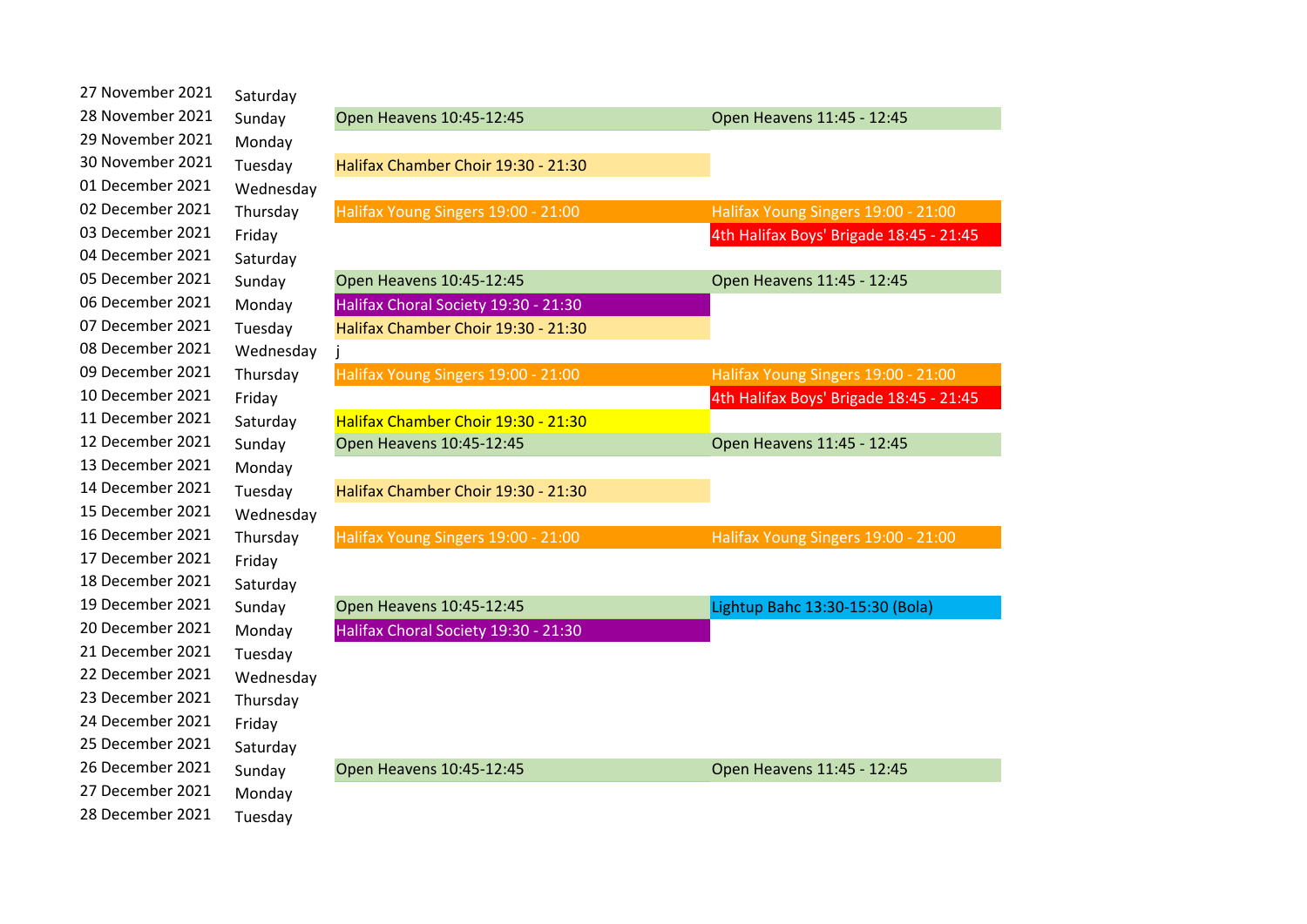| 29 December 2021 | Wednesday |                                      |                                         |
|------------------|-----------|--------------------------------------|-----------------------------------------|
| 30 December 2021 | Thursday  |                                      |                                         |
| 31 December 2021 | Friday    | Open Heavens 22:00-00:30             |                                         |
| 01 January 2022  | Saturday  | Crossover Service 00:00-00:30        |                                         |
| 02 January 2022  | Sunday    | Open Heavens 10:45-12:45             |                                         |
| 03 January 2022  | Monday    |                                      |                                         |
| 04 January 2022  | Tuesday   |                                      |                                         |
| 05 January 2022  | Wednesday |                                      |                                         |
| 06 January 2022  | Thursday  | Bridget Budge Choir 6-9pm            | Halifax Young Singers 19:00 - 21:00     |
| 07 January 2022  | Friday    | Bridget Budge Choir 2-5+6-9pm        | 4th Halifax Boys' Brigade 18:45 - 21:45 |
| 08 January 2022  | Saturday  | Bridget Budge Choir 2-5+6-9pm        |                                         |
| 09 January 2022  | Sunday    | Open Heavens 10:45-12:45             | Open Heavens 11:45 - 12:45              |
| 10 January 2022  | Monday    | Halifax Choral Society 19:30 - 21:30 |                                         |
| 11 January 2022  | Tuesday   | Halifax Chamber Choir 19:30 - 21:30  |                                         |
| 12 January 2022  | Wednesday |                                      |                                         |
| 13 January 2022  | Thursday  | Halifax Young Singers 19:00 - 21:00  | Halifax Young Singers 20:00 - 21:00     |
| 14 January 2022  | Friday    |                                      | 4th Halifax Boys' Brigade 18:45 - 21:45 |
| 15 January 2022  | Saturday  |                                      |                                         |
| 16 January 2022  | Sunday    | Open Heavens 10:45-12:45             |                                         |
| 17 January 2022  | Monday    | Halifax Choral Society 19:30 - 21:30 |                                         |
| 18 January 2022  | Tuesday   | Halifax Chamber Choir 19:30 - 21:30  |                                         |
| 19 January 2022  | Wednesday |                                      |                                         |
| 20 January 2022  | Thursday  | Halifax Young Singers 19:00 - 21:00  | Halifax Young Singers 20:00 - 21:00     |
| 21 January 2022  | Friday    |                                      | 4th Halifax Boys' Brigade 18:45 - 21:45 |
| 22 January 2022  | Saturday  |                                      |                                         |
| 23 January 2022  | Sunday    | Open Heavens 10:45-12:45             | Open Heavens 11:45 - 12:45              |
| 24 January 2022  | Monday    | Halifax Choral Society 19:30 - 21:30 |                                         |
| 25 January 2022  | Tuesday   | Halifax Chamber Choir 19:30 - 21:30  |                                         |
| 26 January 2022  | Wednesday |                                      |                                         |
| 27 January 2022  | Thursday  | Halifax Young Singers 19:00 - 21:00  | Halifax Young Singers 20:00 - 21:00     |
| 28 January 2022  | Friday    |                                      | 4th Halifax Boys' Brigade 18:45 - 21:45 |
| 29 January 2022  | Saturday  |                                      |                                         |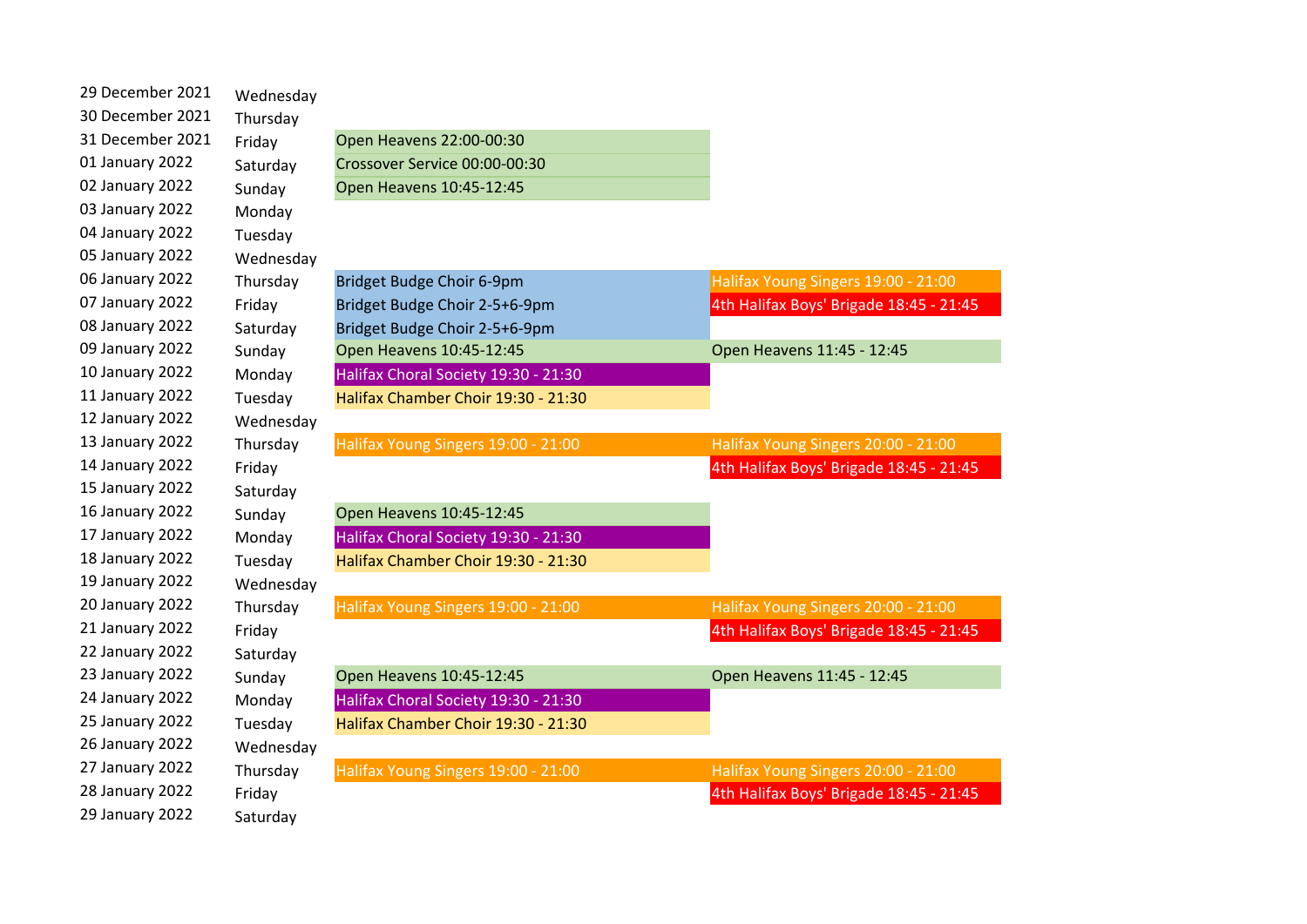| 30 January 2022  | Sunday    | Open Heavens 10:45-12:45             |                                         |
|------------------|-----------|--------------------------------------|-----------------------------------------|
| 31 January 2022  | Monday    | Halifax Choral Society 19:30 - 21:30 |                                         |
| 01 February 2022 | Tuesday   | Halifax Chamber Choir 19:30 - 21:30  |                                         |
| 02 February 2022 | Wednesday |                                      |                                         |
| 03 February 2022 | Thursday  | Halifax Young Singers 19:00 - 21:00  | Halifax Young Singers 20:00 - 21:00     |
| 04 February 2022 | Friday    |                                      | 4th Halifax Boys' Brigade 18:45 - 21:45 |
| 05 February 2022 | Saturday  |                                      |                                         |
| 06 February 2022 | Sunday    | Open Heavens 10:45-12:45             |                                         |
| 07 February 2022 | Monday    | Halifax Choral Society 19:30 - 21:30 |                                         |
| 08 February 2022 | Tuesday   | Halifax Chamber Choir 19:30 - 21:30  |                                         |
| 09 February 2022 | Wednesday |                                      |                                         |
| 10 February 2022 | Thursday  | Halifax Young Singers 19:00 - 21:00  | Halifax Young Singers 20:00 - 21:00     |
| 11 February 2022 | Friday    |                                      | 4th Halifax Boys' Brigade 18:45 - 21:45 |
| 12 February 2022 | Saturday  | Halifax Chamber Choir 10:00-13:00    |                                         |
| 13 February 2022 | Sunday    | Open Heavens 10:45-12:45             | Open Heavens 11:45 - 12:45              |
| 14 February 2022 | Monday    | Halifax Choral Society 19:30 - 21:30 |                                         |
| 15 February 2022 | Tuesday   | Halifax Chamber Choir 19:30 - 21:30  |                                         |
| 16 February 2022 | Wednesday |                                      |                                         |
| 17 February 2022 | Thursday  | Halifax Young Singers 19:00 - 21:00  | Halifax Young Singers 20:00 - 21:00     |
| 18 February 2022 | Friday    |                                      | 4th Halifax Boys' Brigade 18:45 - 21:45 |
| 19 February 2022 | Saturday  |                                      |                                         |
| 20 February 2022 | Sunday    | Open Heavens 10:45-12:45             |                                         |
| 21 February 2022 | Monday    | Halifax Choral Society 19:30 - 21:30 |                                         |
| 22 February 2022 | Tuesday   | Halifax Chamber Choir 19:30 - 21:30  |                                         |
| 23 February 2022 | Wednesday |                                      |                                         |
| 24 February 2022 | Thursday  |                                      |                                         |
| 25 February 2022 | Friday    |                                      |                                         |
| 26 February 2022 | Saturday  |                                      |                                         |
| 27 February 2022 | Sunday    | Open Heavens 10:45-12:45             |                                         |
| 28 February 2022 | Monday    | Halifax Choral Society 19:30 - 21:30 |                                         |
| 01 March 2022    | Tuesday   | Halifax Chamber Choir 19:30 - 21:30  |                                         |
| 02 March 2022    | Wednesday |                                      |                                         |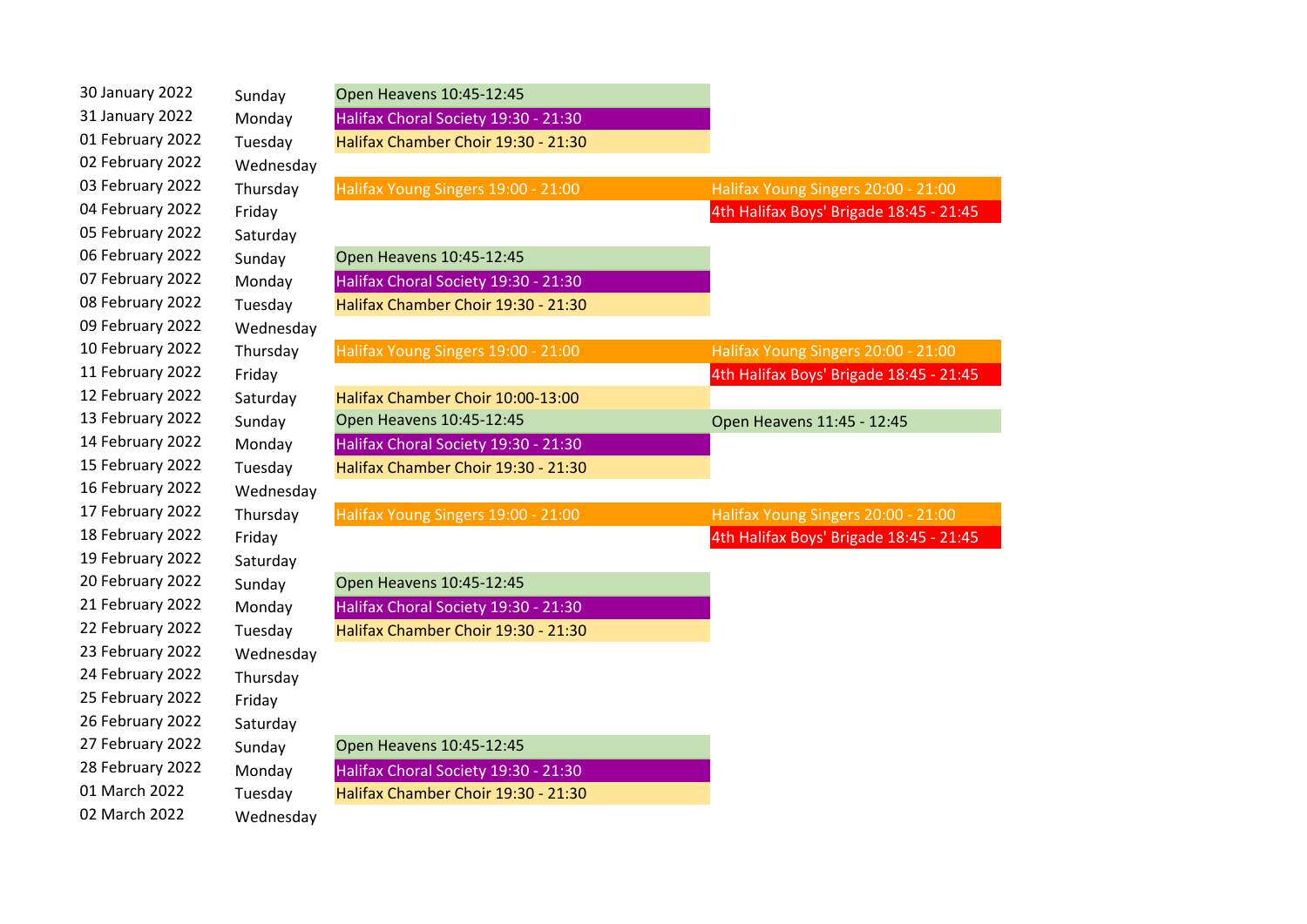| 03 March 2022 | Thursday  | Halifax Young Singers 19:00 - 21:00  | Halifax Young Singers 20:00 - 21:00     |
|---------------|-----------|--------------------------------------|-----------------------------------------|
| 04 March 2022 | Friday    |                                      | Smart Move 10:00-13:00                  |
| 05 March 2022 | Saturday  | Halifax Chamber Choir 19:30 - 21:30  |                                         |
| 06 March 2022 | Sunday    | Open Heavens 10:45-12:45             | Open Heavens 11:45 - 12:45              |
| 07 March 2022 | Monday    | Halifax Choral Society 19:30 - 21:30 |                                         |
| 08 March 2022 | Tuesday   | Halifax Chamber Choir 19:30 - 21:30  | Bola Adams - BAHC 12:00-14:00           |
| 09 March 2022 | Wednesday |                                      |                                         |
| 10 March 2022 | Thursday  | Halifax Young Singers 19:00 - 21:00  | Halifax Young Singers 20:00 - 21:00     |
| 11 March 2022 | Friday    | Open Heavens 18:30-20:30             | 4th Halifax Boys' Brigade 18:45 - 21:45 |
| 12 March 2022 | Saturday  |                                      |                                         |
| 13 March 2022 | Sunday    | Open Heavens 10:45-12:45             |                                         |
| 14 March 2022 | Monday    | Halifax Choral Society 19:30 - 21:30 |                                         |
| 15 March 2022 | Tuesday   | Halifax Chamber Choir 19:30 - 21:30  |                                         |
| 16 March 2022 | Wednesday |                                      |                                         |
| 17 March 2022 | Thursday  | Halifax Young Singers 19:00 - 21:00  | Halifax Young Singers 20:00 - 21:00     |
| 18 March 2022 | Friday    |                                      | 4th Halifax Boys' Brigade 18:45 - 21:45 |
| 19 March 2022 | Saturday  |                                      |                                         |
| 20 March 2022 | Sunday    | Open Heavens 10:45-12:45             | Open Heavens 11:45 - 12:45              |
| 21 March 2022 | Monday    | fax Choral Society 19:30<br>ANCELLED |                                         |
| 22 March 2022 | Tuesday   | Halifax Chamber Choir 19:30 - 21:30  |                                         |
| 23 March 2022 | Wednesday |                                      |                                         |
| 24 March 2022 | Thursday  | Halifax Young Singers 19:00 - 21:00  | Halifax Young Singers 20:00 - 21:00     |
| 25 March 2022 | Friday    |                                      | 4th Halifax Boys' Brigade 18:45 - 21:45 |
| 26 March 2022 | Saturday  |                                      |                                         |
| 27 March 2022 | Sunday    | Open Heavens 10:45-12:45             | Open Heavens 13:00-15:00                |
| 28 March 2022 | Monday    | Halifax Choral Society 19:30 - 21:30 |                                         |
| 29 March 2022 | Tuesday   | Halifax Chamber Choir 19:30 - 21:30  |                                         |
| 30 March 2022 | Wednesday |                                      |                                         |
| 31 March 2022 | Thursday  | Halifax Young Singers 19:00 - 21:00  | Halifax Young Singers 20:00 - 21:00     |
| 01 April 2022 | Friday    |                                      | 4th Halifax Boys' Brigade 18:45 - 21:45 |
| 02 April 2022 | Saturday  |                                      |                                         |
| 03 April 2022 | Sunday    | Open Heavens 10:45-12:45             | Cancelled moved to 10th                 |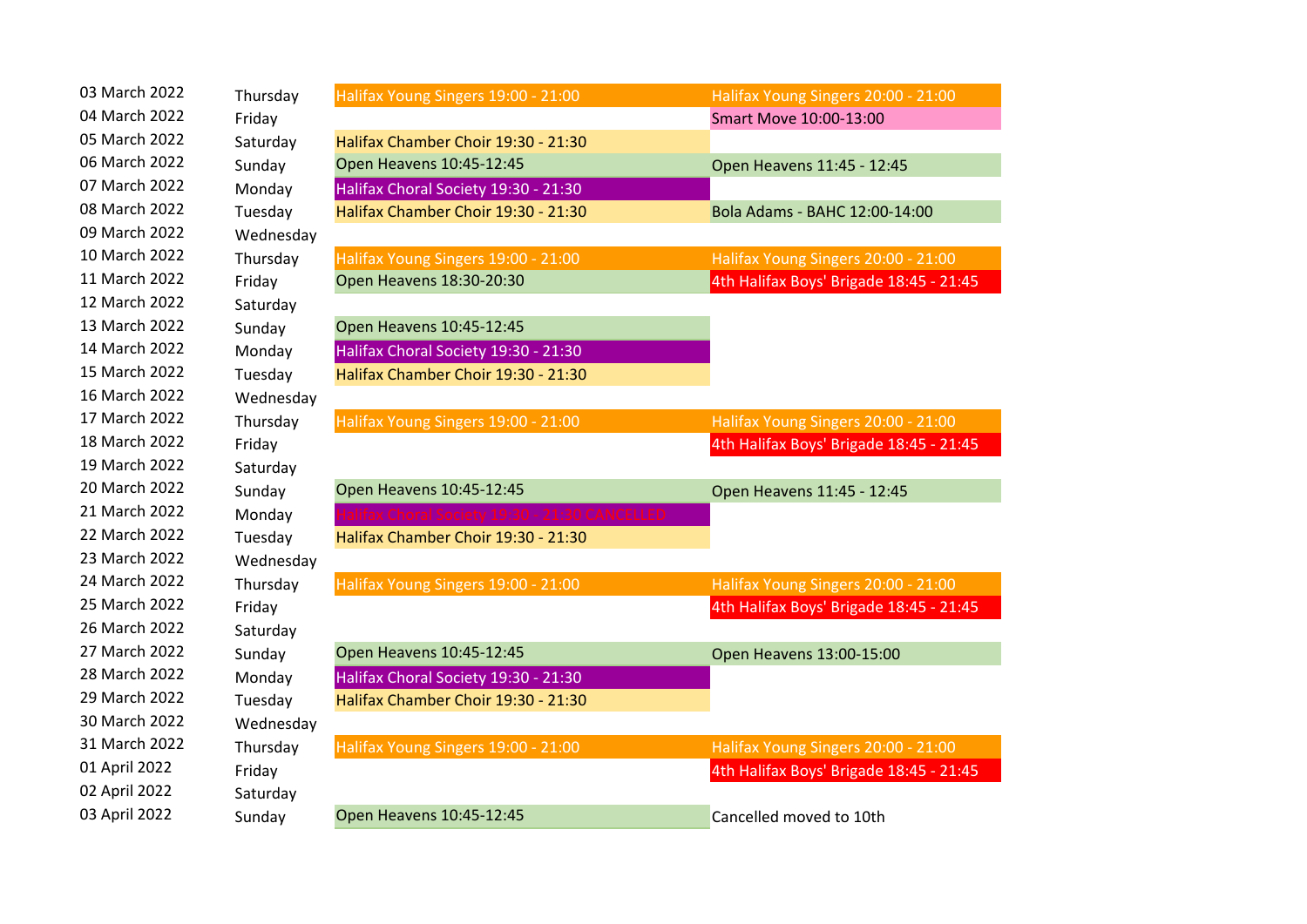| 04 April 2022 | Monday    | Halifax Choral Society 19:30 - 21:30 |                                         |
|---------------|-----------|--------------------------------------|-----------------------------------------|
| 05 April 2022 | Tuesday   | Halifax Chamber Choir 19:30 - 21:30  |                                         |
| 06 April 2022 | Wednesday |                                      |                                         |
| 07 April 2022 | Thursday  | Halifax Young Singers 19:00 - 21:00  | Halifax Young Singers 20:00 - 21:00     |
| 08 April 2022 | Friday    |                                      | 4th Halifax Boys' Brigade 18:45 - 21:45 |
| 09 April 2022 | Saturday  |                                      |                                         |
| 10 April 2022 | Sunday    | Open Heavens 10:45-12:45             | Open Heavens 11:45 - 12:45              |
| 11 April 2022 | Monday    | <b>CANCELLED</b>                     |                                         |
| 12 April 2022 | Tuesday   | Halifax Chamber Choir 19:30 - 21:30  |                                         |
| 13 April 2022 | Wednesday |                                      |                                         |
| 14 April 2022 | Thursday  |                                      |                                         |
| 15 April 2022 | Friday    |                                      |                                         |
| 16 April 2022 | Saturday  | Yorkshire Youth. NOEL 10:00-17:00    |                                         |
| 17 April 2022 | Sunday    | Open Heavens 10:45-12:45             |                                         |
| 18 April 2022 | Monday    | <b>CANCELLED</b>                     |                                         |
| 19 April 2022 | Tuesday   |                                      |                                         |
| 20 April 2022 | Wednesday |                                      |                                         |
| 21 April 2022 | Thursday  |                                      |                                         |
| 22 April 2022 | Friday    |                                      |                                         |
| 23 April 2022 | Saturday  |                                      |                                         |
| 24 April 2022 | Sunday    | Open Heavens 10:45-12:45             | Open Heavens 11:45 - 12:45              |
| 25 April 2022 | Monday    | Halifax Choral Society 19:30 - 21:30 |                                         |
| 26 April 2022 | Tuesday   | Halifax Chamber Choir 19:30 - 21:30  |                                         |
| 27 April 2022 | Wednesday |                                      |                                         |
| 28 April 2022 | Thursday  | Halifax Young Singers 19:00 - 21:00  |                                         |
| 29 April 2022 | Friday    |                                      | 4th Halifax Boys' Brigade 18:45 - 21:45 |
| 30 April 2022 | Saturday  | Halifax Chamber Choir 10:00-16:00    |                                         |
| 01 May 2022   | Sunday    | Open Heavens 10:45-12:45             |                                         |
| 02 May 2022   | Monday    | <b>CANCELLED</b>                     |                                         |
| 03 May 2022   | Tuesday   | Halifax Chamber Choir 19:30 - 21:30  |                                         |
| 04 May 2022   | Wednesday |                                      |                                         |
| 05 May 2022   | Thursday  | Halifax Young Singers 19:00 - 21:00  | Halifax Young Singers 20:00 - 21:00     |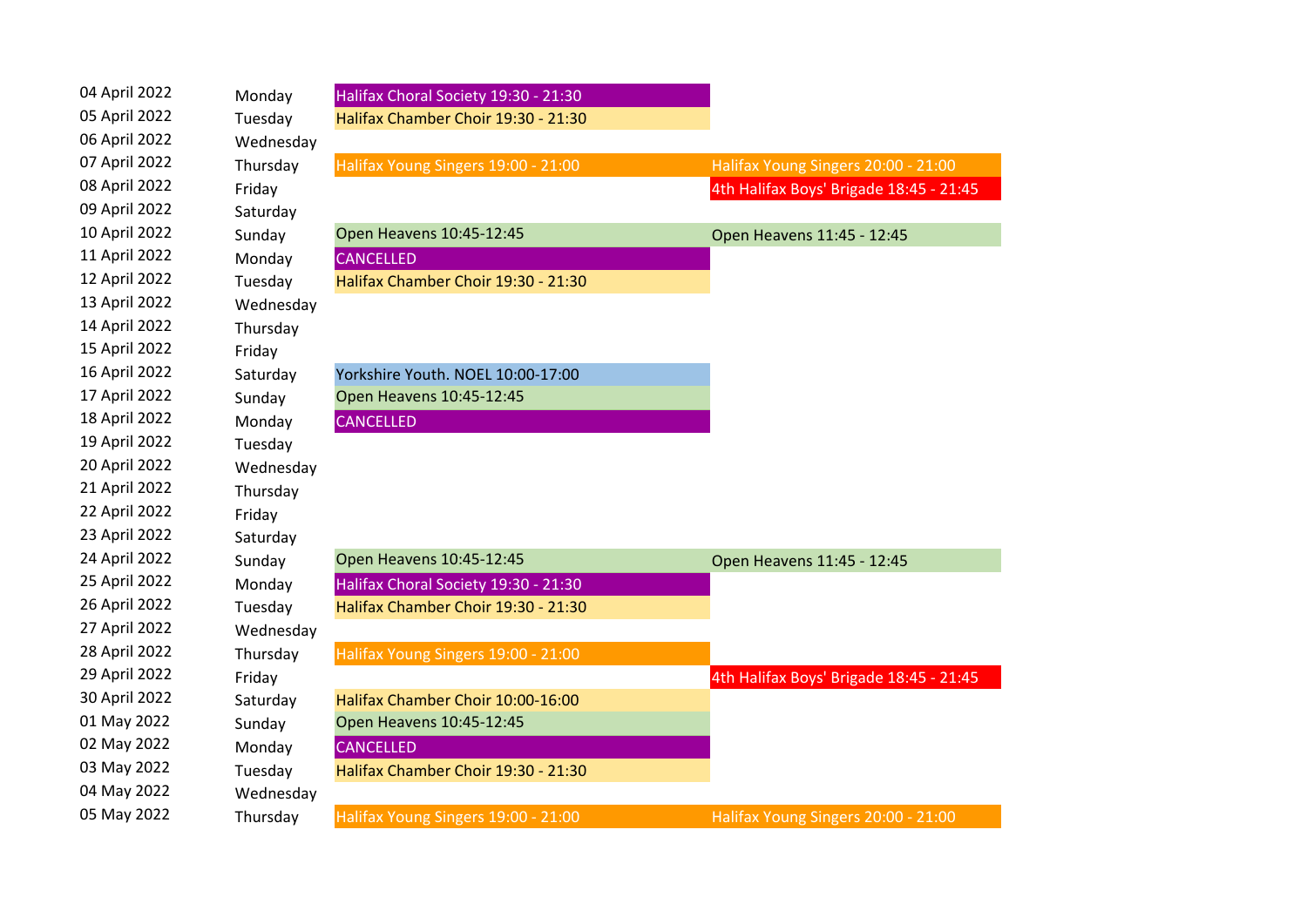| 06 May 2022  | Friday    |                                      | 4th Halifax Boys' Brigade 18:45 - 21:45 |
|--------------|-----------|--------------------------------------|-----------------------------------------|
| 07 May 2022  | Saturday  | <b>BBUDGE?</b>                       |                                         |
| 08 May 2022  | Sunday    | Open Heavens 10:45-12:45             | Open Heavens 11:45 - 12:45              |
| 09 May 2022  | Monday    | Halifax Choral Society 19:30 - 21:30 |                                         |
| 10 May 2022  | Tuesday   | Halifax Chamber Choir 19:30 - 21:30  |                                         |
| 11 May 2022  | Wednesday |                                      |                                         |
| 12 May 2022  | Thursday  | Halifax Young Singers 19:00 - 21:00  | Halifax Young Singers 19:00-- 21:00     |
| 13 May 2022  | Friday    |                                      | 4th Halifax Boys' Brigade 18:45 - 21:45 |
| 14 May 2022  | Saturday  | Halifax Young Singers 19:00 - 21:00  | Halifax Young Singers 19:00 - 22:00     |
| 15 May 2022  | Sunday    | Open Heavens 10:45-12:45             |                                         |
| 16 May 2022  | Monday    | Halifax Choral Society 19:30 - 21:30 |                                         |
| 17 May 2022  | Tuesday   | Halifax Chamber Choir 19:30 - 21:30  |                                         |
| 18 May 2022  | Wednesday |                                      |                                         |
| 19 May 2022  | Thursday  | Halifax Young Singers 19:00 - 21:00  | Halifax Young Singers 20:00 - 21:00     |
| 20 May 2022  | Friday    |                                      | 4th Halifax Boys' Brigade 18:45 - 21:45 |
| 21 May 2022  | Saturday  | Halifax Young Singers 10:00 - 16:00  |                                         |
| 22 May 2022  | Sunday    | Open Heavens 10:45-12:45             | Open Heavens 11:45 - 12:45              |
| 23 May 2022  | Monday    | Halifax Choral Society 19:30 - 21:30 |                                         |
| 24 May 2022  | Tuesday   | Halifax Chamber Choir 19:30 - 21:30  |                                         |
| 25 May 2022  | Wednesday |                                      |                                         |
| 26 May 2022  | Thursday  | Halifax Young Singers 19:00 - 21:00  | Halifax Young Singers 20:00 - 21:00     |
| 27 May 2022  | Friday    |                                      | 4th Halifax Boys' Brigade 18:45 - 21:45 |
| 28 May 2022  | Saturday  |                                      |                                         |
| 29 May 2022  | Sunday    | Open Heavens 10:45-12:45             |                                         |
| 30 May 2022  | Monday    | Halifax Choral Society 19:30 - 21:30 |                                         |
| 31 May 2022  | Tuesday   | Halifax Chamber Choir 19:30 - 21:30  |                                         |
| 01 June 2022 | Wednesday |                                      |                                         |
| 02 June 2022 | Thursday  |                                      |                                         |
| 03 June 2022 | Friday    |                                      | 4th Halifax Boys' Brigade 18:45 - 21:45 |
| 04 June 2022 | Saturday  |                                      |                                         |
| 05 June 2022 | Sunday    | Open Heavens 10:45-12:45             | Open Heavens 11:45 - 12:45              |
| 06 June 2022 | Monday    | Halifax Choral Society 19:30 - 21:30 |                                         |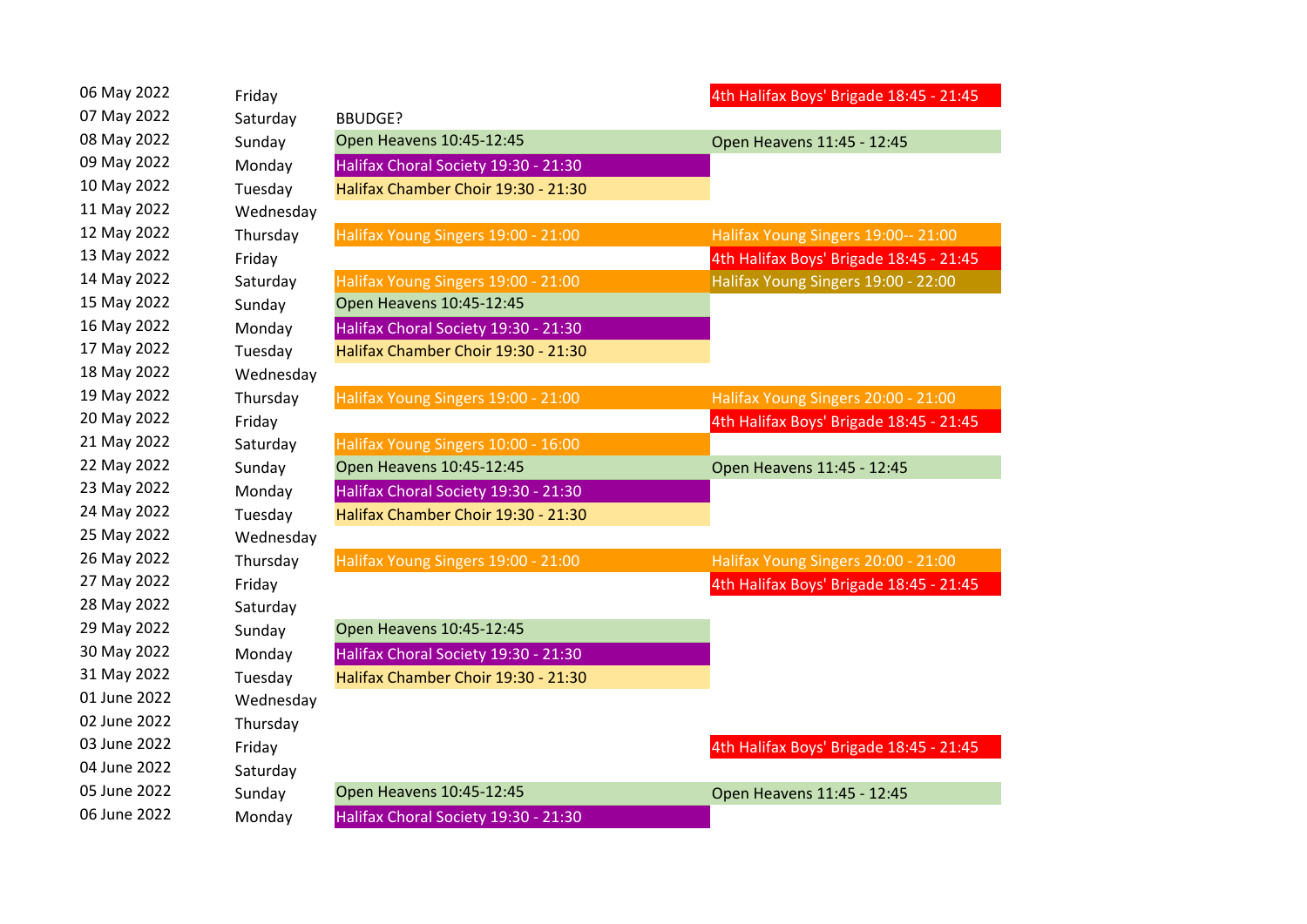| 07 June 2022 | Tuesday          | Halifax Chamber Choir 19:30 - 21:30       |                                         |
|--------------|------------------|-------------------------------------------|-----------------------------------------|
| 08 June 2022 | Wednesday        |                                           |                                         |
| 09 June 2022 | Thursday         | Halifax Young Singers 19:00 - 21:00       | Halifax Young Singers 20:00 - 21:00     |
| 10 June 2022 | Friday           |                                           | 4th Halifax Boys' Brigade 18:45 - 21:45 |
| 11 June 2022 | Saturday         | Halifax Young Singers 10:00 - 16:00       |                                         |
| 12 June 2022 | Sunday           | Open Heavens 10:45-12:45                  |                                         |
| 13 June 2022 | Monday           | Halifax Choral Society 19:30 - 21:30      |                                         |
| 14 June 2022 | Tuesday          | Halifax Chamber Choir 19:30 - 21:30       |                                         |
| 15 June 2022 | Wednesday        |                                           |                                         |
| 16 June 2022 | Thursday         | Halifax Young Singers 19:00 - 21:00       |                                         |
| 17 June 2022 | Friday           |                                           | 4th Halifax Boys' Brigade 18:45 - 21:45 |
| 18 June 2022 | Saturday         | Halifax Chamber Choir 13:00 - 17:00       |                                         |
| 19 June 2022 | Sunday           | Open Heavens 10:45-12:45                  | Open Heavens 11:45 - 12:45              |
| 20 June 2022 | Monday           | Halifax Choral Society 19:30 - 21:30      |                                         |
| 21 June 2022 | Tuesday          | Halifax Chamber Choir 19:30 - 21:30       |                                         |
| 22 June 2022 | Wednesday        |                                           |                                         |
| 23 June 2022 | Thursday         | Halifax Young Singers 19:00 - 21:00       |                                         |
| 24 June 2022 | Friday           | Halifax Light Opera Society 19:00 - 22:00 | 4th Halifax Boys' Brigade 18:45 - 21:45 |
| 25 June 2022 | Saturday         | Halifax Light Opera Society 10:00 - 22:00 |                                         |
| 26 June 2022 | Sunday           | Open Heavens 10:45-12:45                  |                                         |
| 27 June 2022 | Monday           | Halifax Choral Society 19:30 - 21:30      |                                         |
| 28 June 2022 | Tuesday          | Halifax Chamber Choir 19:30 - 21:30       |                                         |
| 29 June 2022 | Wednesday        |                                           |                                         |
| 30 June 2022 | Thursday         | Halifax Young Singers 19:00 - 21:00       |                                         |
| 01 July 2022 | Friday           |                                           | 4th Halifax Boys' Brigade 18:45 - 21:45 |
| 02 July 2022 | Saturday         |                                           | Halifax Young Singers 14:00-1800        |
| 03 July 2022 | Sunday           | Open Heavens 10:45-12:45                  | Open Heavens 11:45 - 12:45              |
| 04 July 2022 | Mond+B348:B368ay |                                           |                                         |
| 05 July 2022 | Tuesday          | Halifax Chamber Choir 19:30 - 21:30       |                                         |
| 06 July 2022 | Wednesday        |                                           |                                         |
| 07 July 2022 | Thursday         |                                           |                                         |
| 08 July 2022 | Friday           |                                           | 4th Halifax Boys' Brigade 18:45 - 21:45 |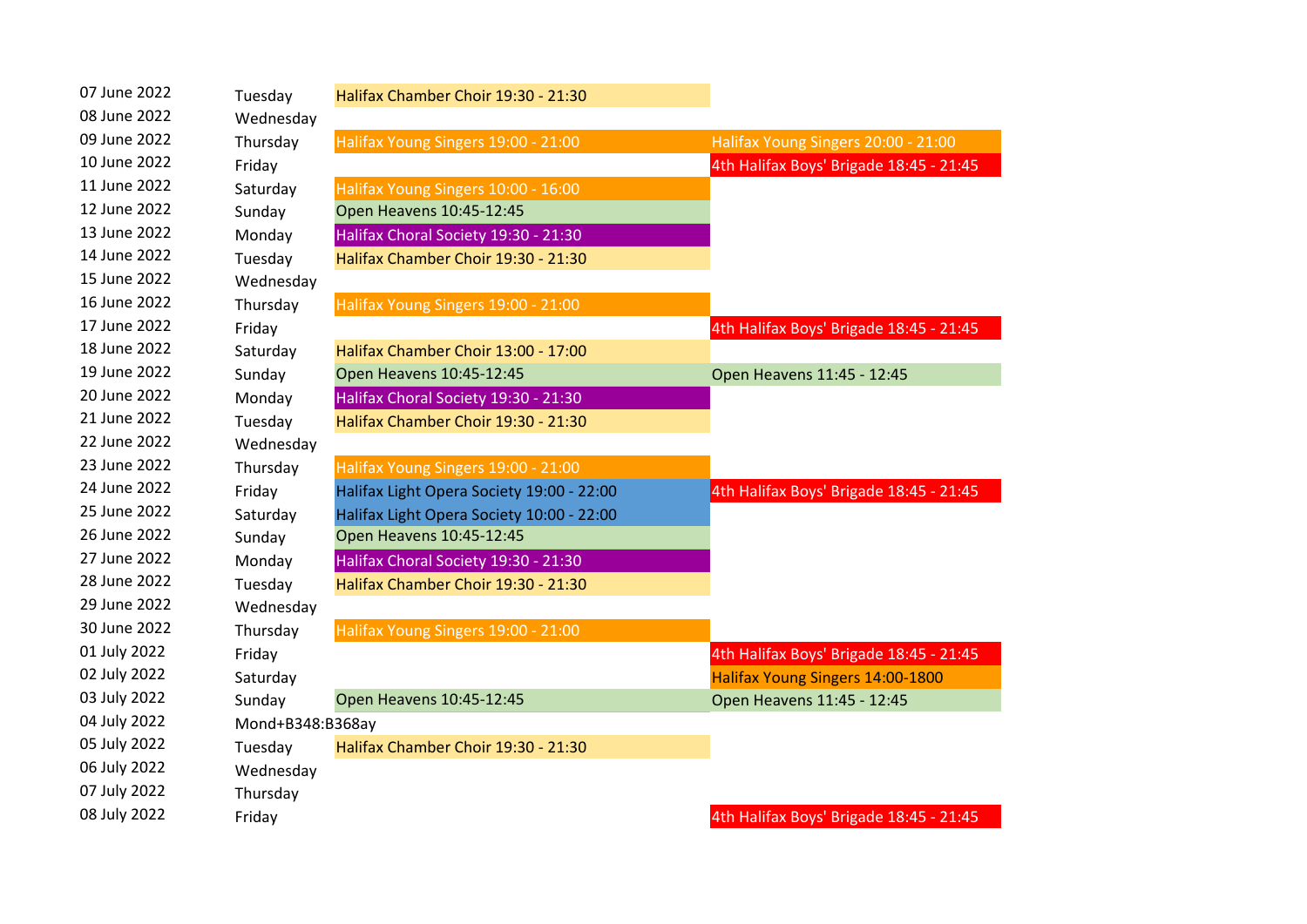| 09 July 2022   | Saturday  |                                     |                                         |
|----------------|-----------|-------------------------------------|-----------------------------------------|
| 10 July 2022   | Sunday    | Open Heavens 10:45-12:45            |                                         |
| 11 July 2022   | Monday    |                                     |                                         |
| 12 July 2022   | Tuesday   | Halifax Chamber Choir 19:30 - 21:30 |                                         |
| 13 July 2022   | Wednesday |                                     |                                         |
| 14 July 2022   | Thursday  |                                     |                                         |
| 15 July 2022   | Friday    |                                     | 4th Halifax Boys' Brigade 18:45 - 21:45 |
| 16 July 2022   | Saturday  |                                     |                                         |
| 17 July 2022   | Sunday    | Open Heavens 10:45-12:45            | Open Heavens 11:45 - 12:45              |
| 18 July 2022   | Monday    |                                     |                                         |
| 19 July 2022   | Tuesday   | Halifax Chamber Choir 19:30 - 21:30 |                                         |
| 20 July 2022   | Wednesday |                                     |                                         |
| 21 July 2022   | Thursday  |                                     |                                         |
| 22 July 2022   | Friday    |                                     | 4th Halifax Boys' Brigade 18:45 - 21:45 |
| 23 July 2022   | Saturday  |                                     |                                         |
| 24 July 2022   | Sunday    | Open Heavens 10:45-12:45            |                                         |
| 25 July 2022   | Monday    |                                     |                                         |
| 26 July 2022   | Tuesday   | Halifax Chamber Choir 19:30 - 21:30 |                                         |
| 27 July 2022   | Wednesday |                                     |                                         |
| 28 July 2022   | Thursday  |                                     |                                         |
| 29 July 2022   | Friday    |                                     | 4th Halifax Boys' Brigade 18:45 - 21:45 |
| 30 July 2022   | Saturday  |                                     |                                         |
| 31 July 2022   | Sunday    | Open Heavens 10:45-12:45            | Open Heavens 11:45 - 12:45              |
| 01 August 2022 | Monday    |                                     |                                         |
| 02 August 2022 | Tuesday   |                                     |                                         |
| 03 August 2022 | Wednesday |                                     |                                         |
| 04 August 2022 | Thursday  |                                     |                                         |
| 05 August 2022 | Friday    |                                     |                                         |
| 06 August 2022 | Saturday  |                                     |                                         |
| 07 August 2022 | Sunday    |                                     |                                         |
| 08 August 2022 | Monday    |                                     |                                         |
| 09 August 2022 | Tuesday   |                                     |                                         |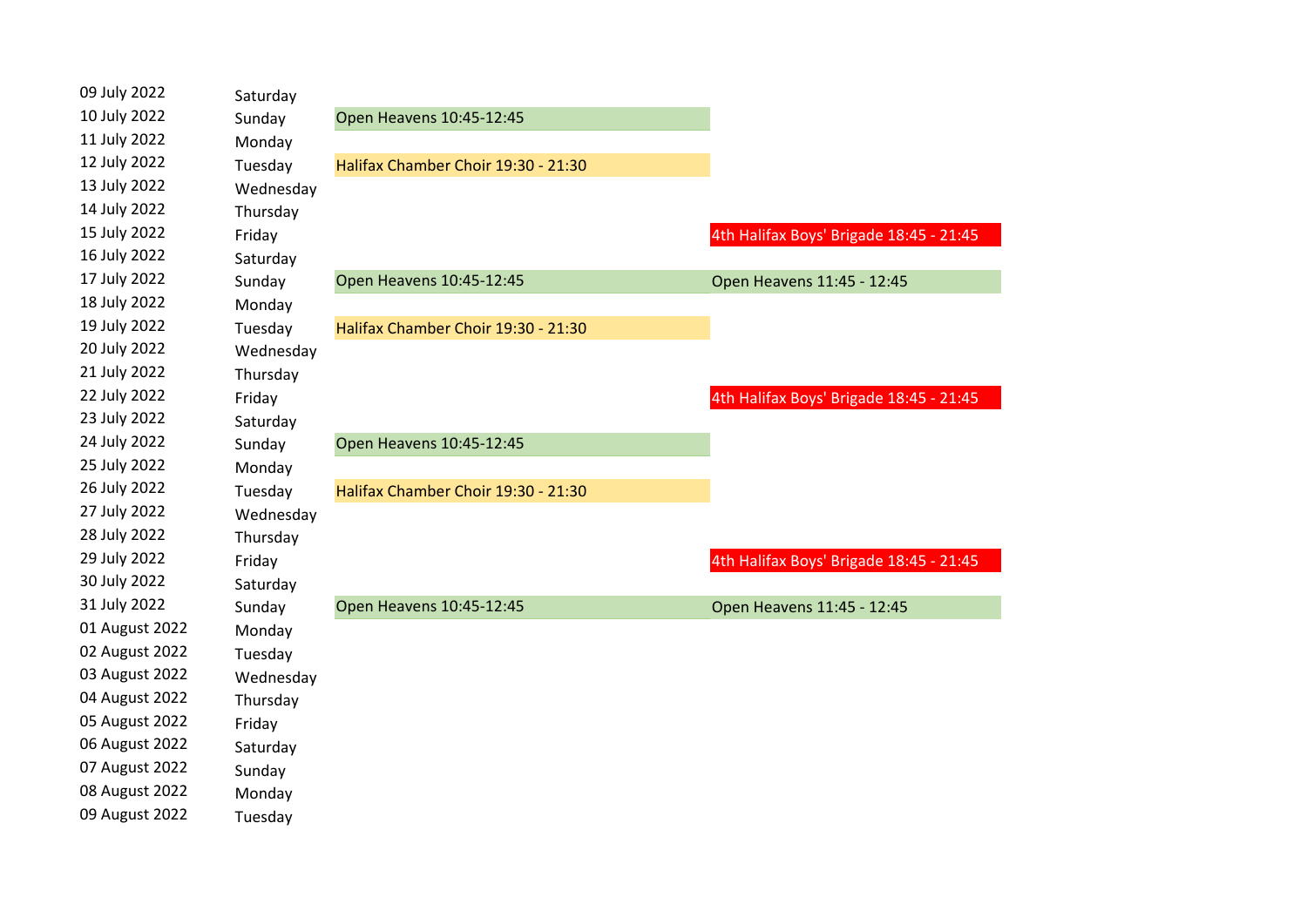| 10 August 2022    | Wednesday |                                     |
|-------------------|-----------|-------------------------------------|
| 11 August 2022    | Thursday  |                                     |
| 12 August 2022    | Friday    |                                     |
| 13 August 2022    | Saturday  |                                     |
| 14 August 2022    | Sunday    |                                     |
| 15 August 2022    | Monday    |                                     |
| 16 August 2022    | Tuesday   |                                     |
| 17 August 2022    | Wednesday |                                     |
| 18 August 2022    | Thursday  |                                     |
| 19 August 2022    | Friday    |                                     |
| 20 August 2022    | Saturday  | Halifax Young Singers 10:00 - 16:00 |
| 21 August 2022    | Sunday    |                                     |
| 22 August 2022    | Monday    |                                     |
| 23 August 2022    | Tuesday   |                                     |
| 24 August 2022    | Wednesday |                                     |
| 25 August 2022    | Thursday  |                                     |
| 26 August 2022    | Friday    |                                     |
| 27 August 2022    | Saturday  |                                     |
| 28 August 2022    | Sunday    |                                     |
| 29 August 2022    | Monday    |                                     |
| 30 August 2022    | Tuesday   |                                     |
| 31 August 2022    | Wednesday |                                     |
| 01 September 2022 | Thursday  |                                     |
| 02 September 2022 | Friday    |                                     |
| 03 September 2022 | Saturday  |                                     |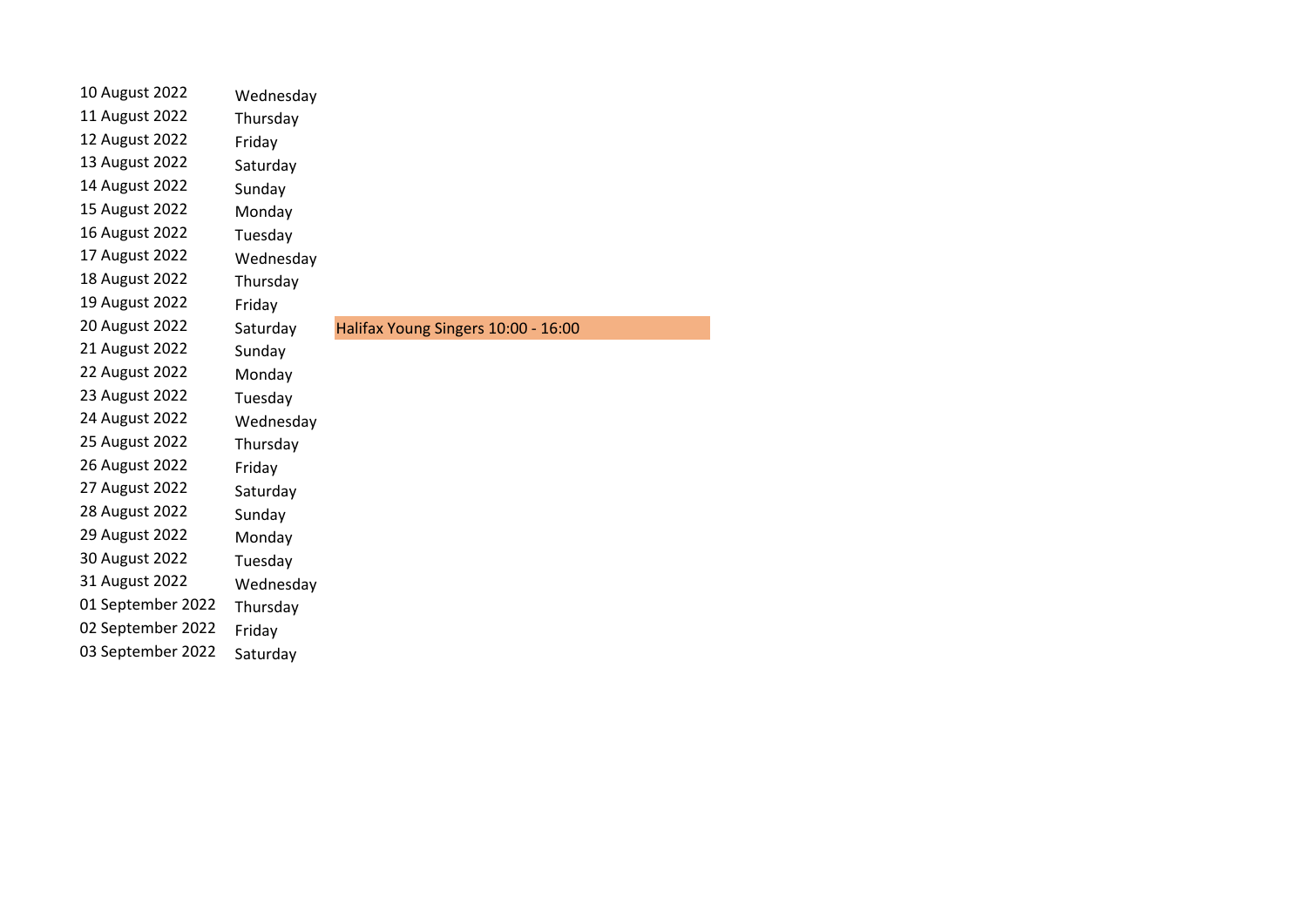**Basement**

Zen Shia Jujitsu 18:30 -20:00

Zen Shia Jujitsu 18:30 -20:00

Zen Shia Jujitsu 18:30 -20:00

Zen Shia Jujitsu 18:30 -20:00

Zen Shia Jujitsu 18:30 -20:00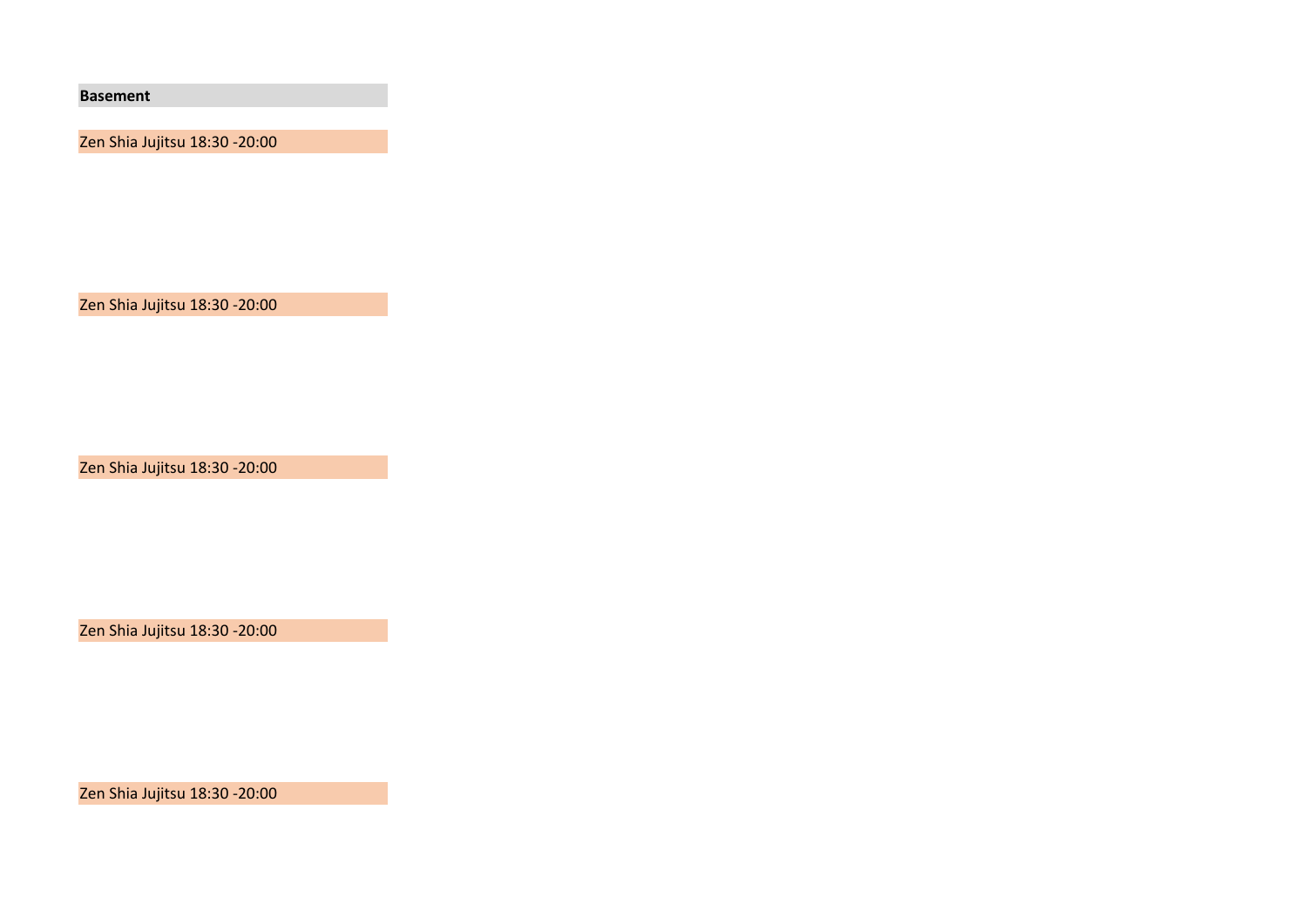Zen Shia Jujitsu 18:30 -20:00

Zen Shia Jujitsu 18:30 -20:00 Open Heavens 18:30-19:30 4th Halifax Boys' Brigade 18:45 - 21:45

Zen Shia Jujitsu 18:30 -20:00

4th Halifax Boys' Brigade 18:45 - 21:45

Zen Shia Jujitsu 18:30 -20:00 Open Heavens 18:30-19:30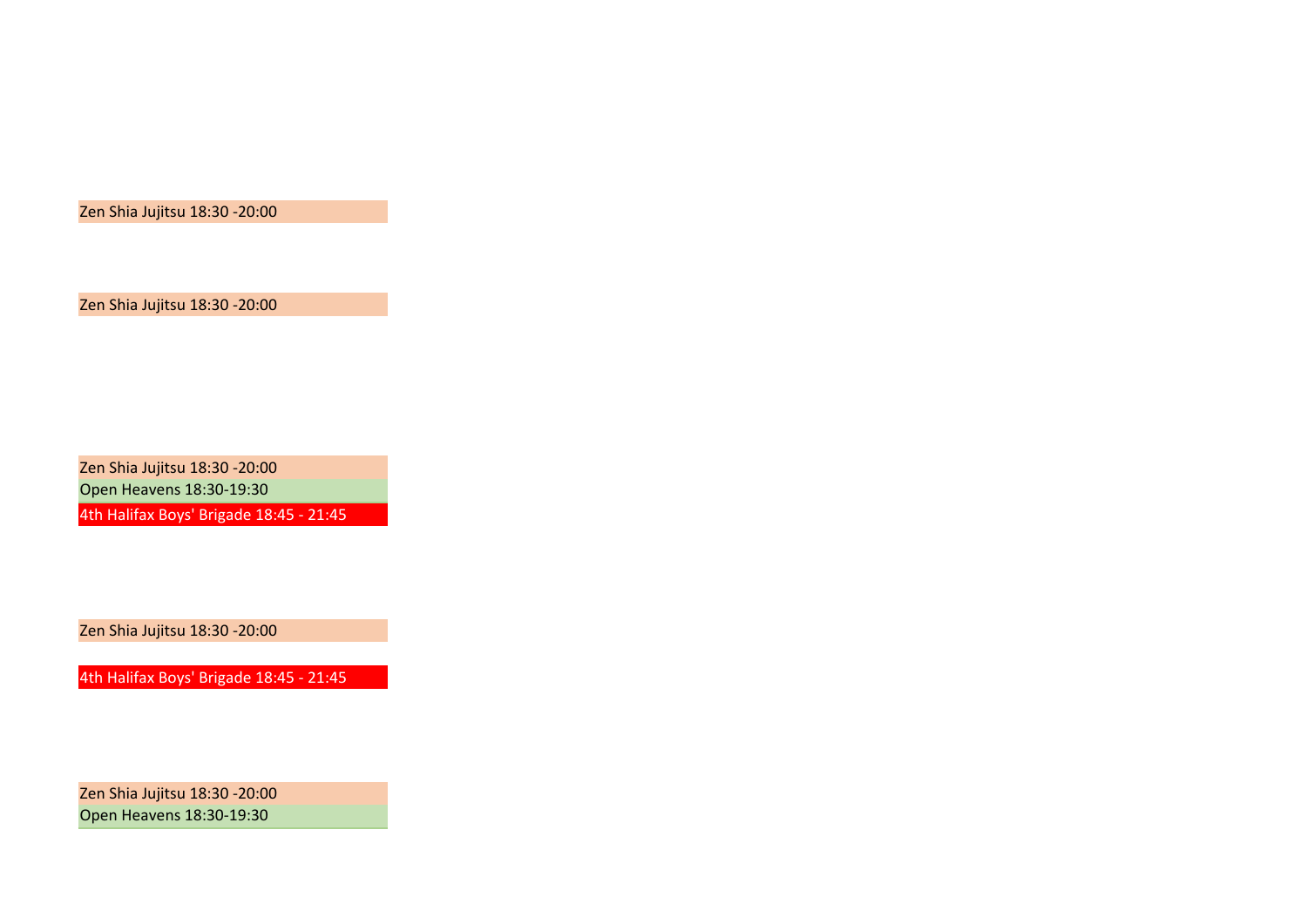4th Halifax Boys' Brigade 18:45 - 21:45

Zen Shia Jujitsu 18:30 -20:00

4th Halifax Boys' Brigade 18:45 - 21:45

Zen Shia Jujitsu 18:30 -20:00

Open Heavens 18:30-19:30

4th Halifax Boys' Brigade 18:45 - 21:45

Open Heavens 19:30-20:30 Zen Shia Jujitsu 18:30 -20:00

4th Halifax Boys' Brigade 18:45 - 21:45

Zen Shia Jujitsu 18:30 -20:00

Open Heavens 18:30-19:30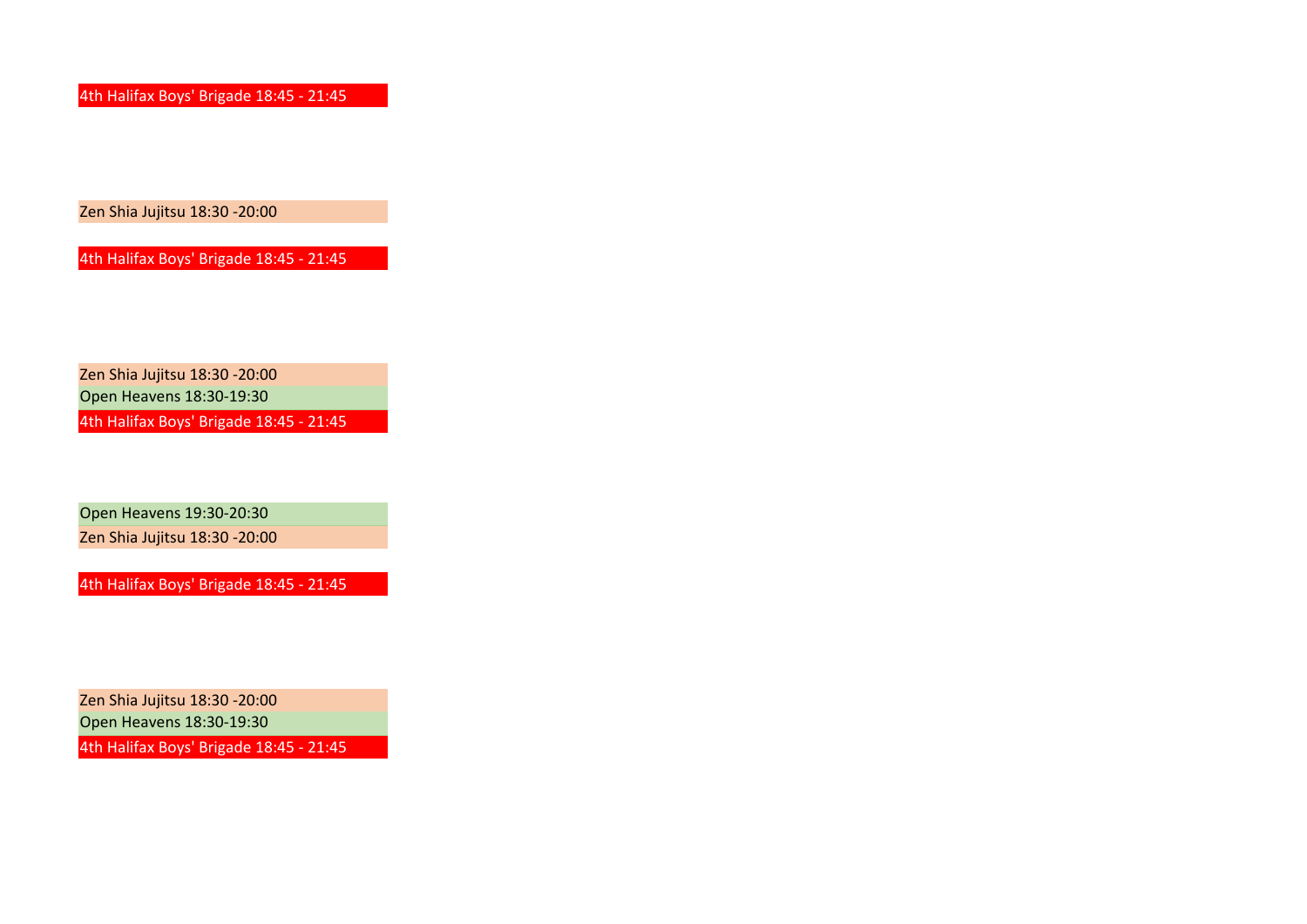4th Halifax Boys' Brigade 18:45 - 21:45

Zen Shia Jujitsu 18:30 -20:00

4th Halifax Boys' Brigade 18:45 - 21:45

Zen Shia Jujitsu 18:30 -20:00 Open Heavens 18:30-19:30

4th Halifax Boys' Brigade 18:45 - 21:45

Zen Shia Jujitsu 18:30 -20:00

4th Halifax Boys' Brigade 18:45 - 21:45

Open Heavens 19:30-20:30

Zen Shia Jujitsu 18:30 -20:00

Open Heavens 18:30-19:30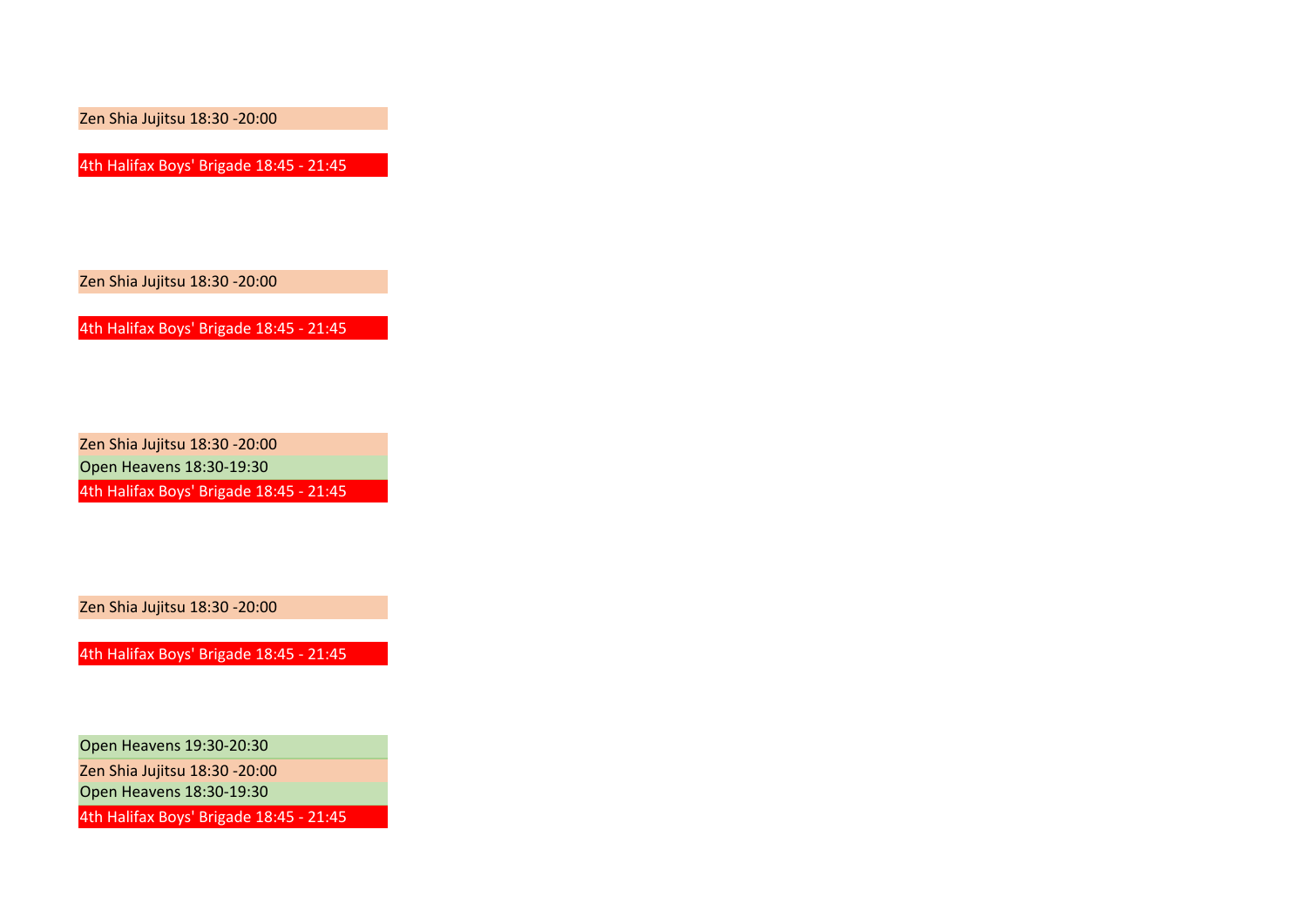4th Halifax Boys' Brigade 18:45 - 21:45

Zen Shia Jujitsu 18:30 -20:00 Open Heavens 18:30-19:30 4th Halifax Boys' Brigade 18:45 - 21:45

Zen Shia Jujitsu 18:30 -20:00

**Zen Shia Jujitsu CANCELLED** Open Heavens 18:30-19:30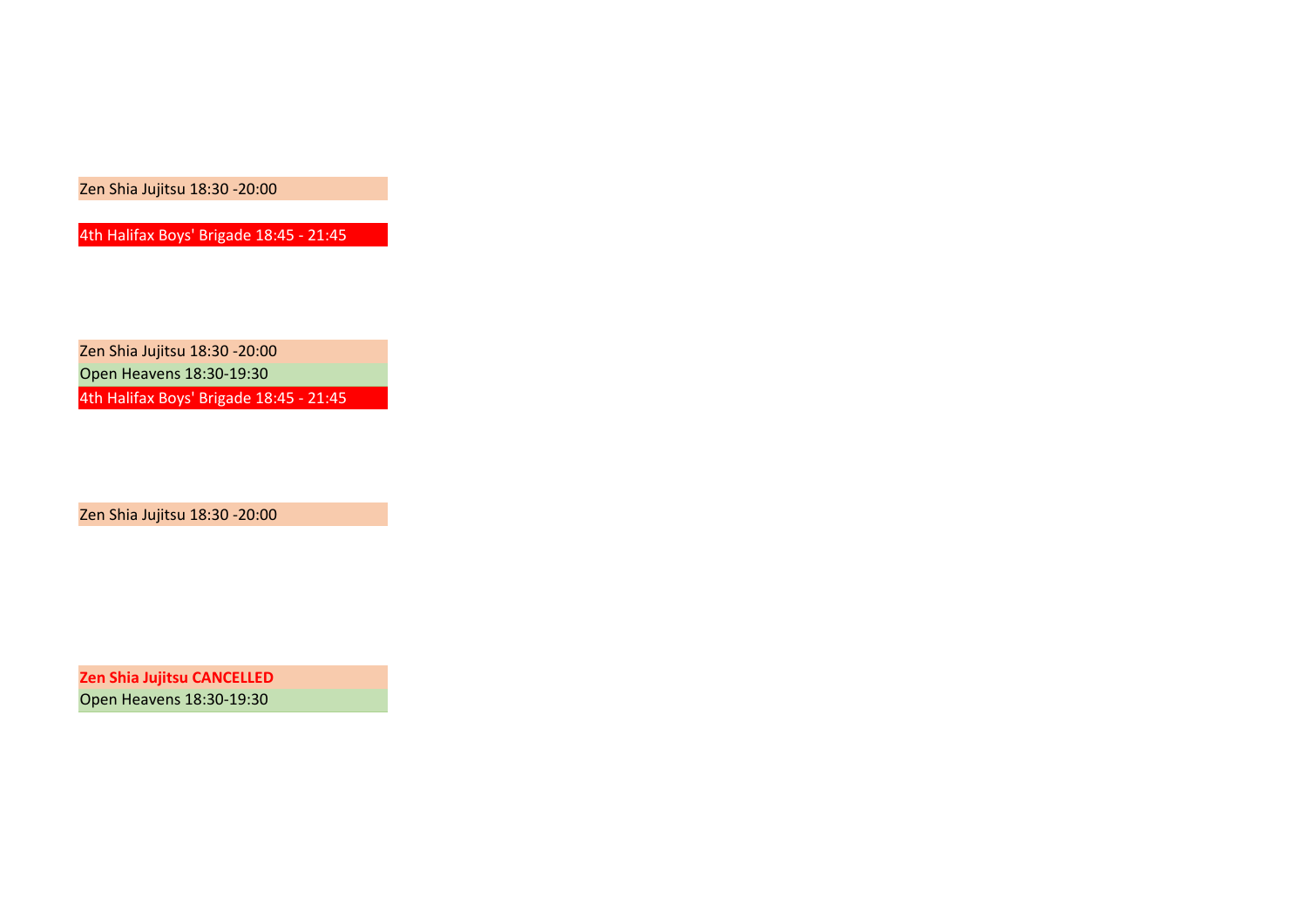**Zen Shia Jujitsu CANCELLED**

Zen Shia Jujitsu 18:30 -20:00

4th Halifax Boys' Brigade 18:45 - 21:45

Zen Shia Jujitsu 18:30 -20:00

Open Heavens 18:30-19:30

4th Halifax Boys' Brigade 18:45 - 21:45

Zen Shia Jujitsu 18:30 -20:00

4th Halifax Boys' Brigade 18:45 - 21:45

Zen Shia Jujitsu 18:30 -20:00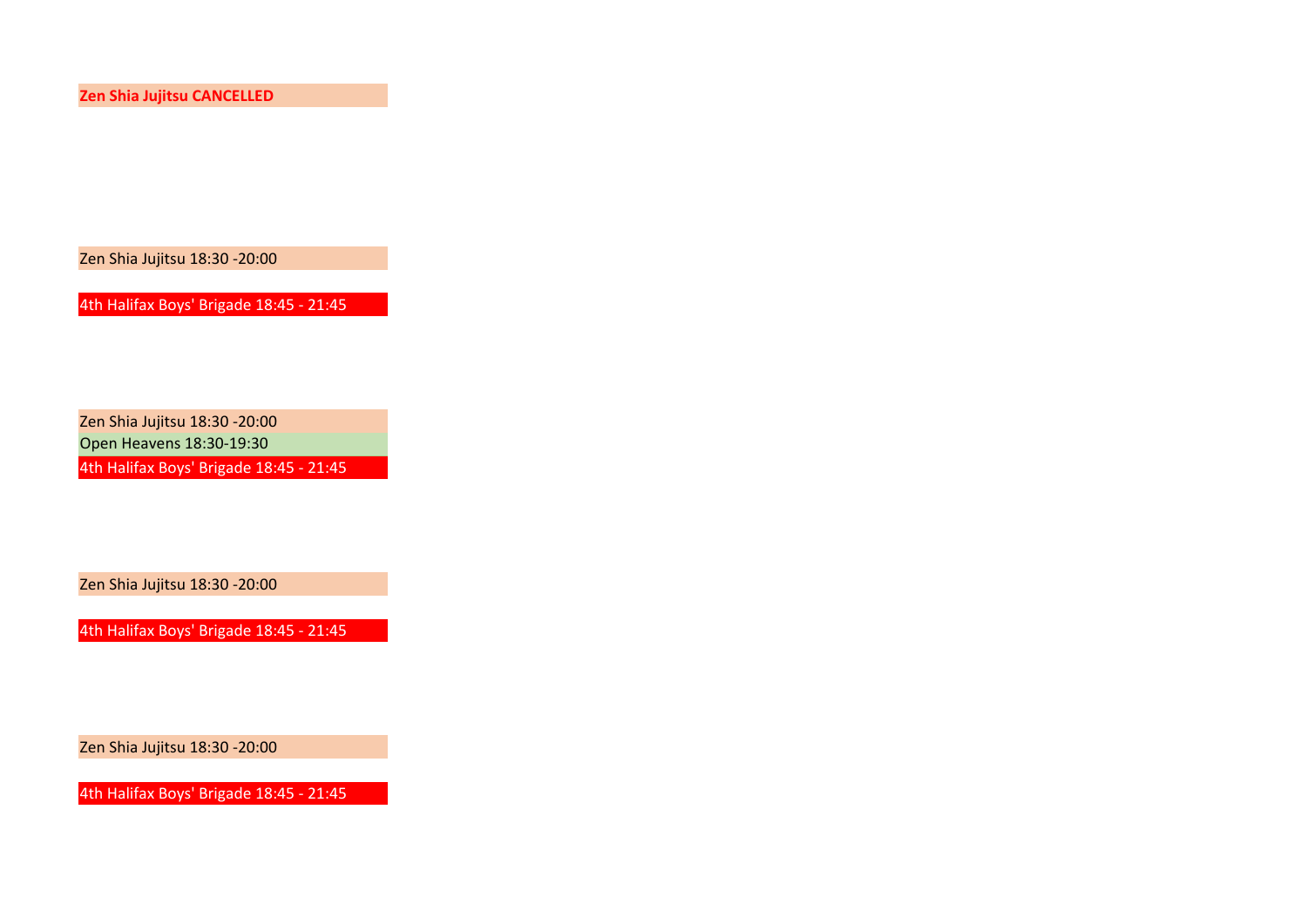4th Halifax Boys' Brigade 18:45 - 21:45

Zen Shia Jujitsu 18:30 -20:00

4th Halifax Boys' Brigade 18:45 - 21:45

Zen Shia Jujitsu 18:30 -20:00

4th Halifax Boys' Brigade 18:45 - 21:45

Zen Shia Jujitsu 18:30 -20:00

Zen Shia Jujitsu 18:30 -20:00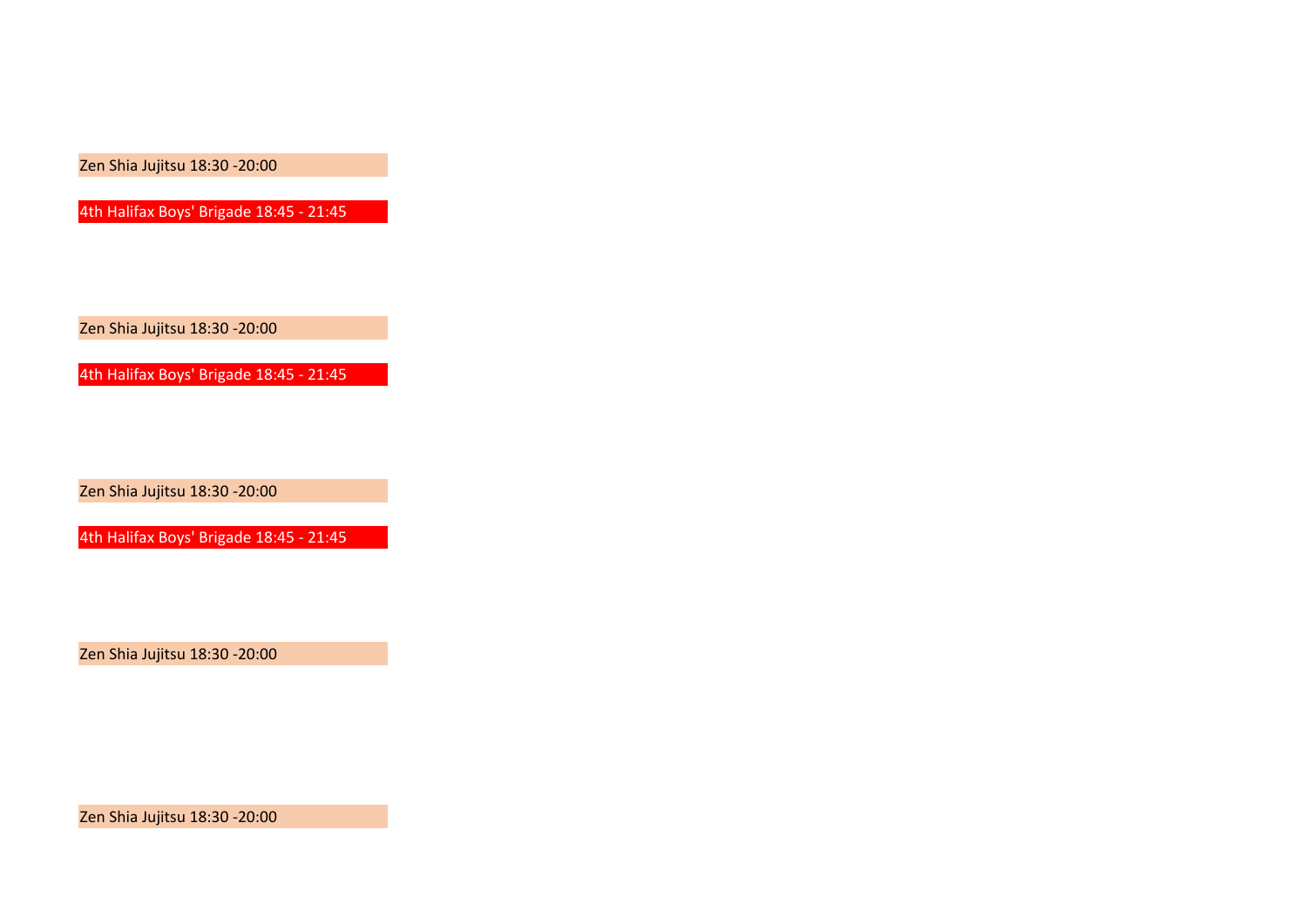4th Halifax Boys' Brigade 18:45 - 21:45

Zen Shia Jujitsu 18:30 -20:00

4th Halifax Boys' Brigade 18:45 - 21:45

Zen Shia Jujitsu 18:30 -20:00

4th Halifax Boys' Brigade 18:45 - 21:45

Zen Shia Jujitsu 18:30 -20:00

4th Halifax Boys' Brigade 18:45 - 21:45

Zen Shia Jujitsu 18:30 -20:00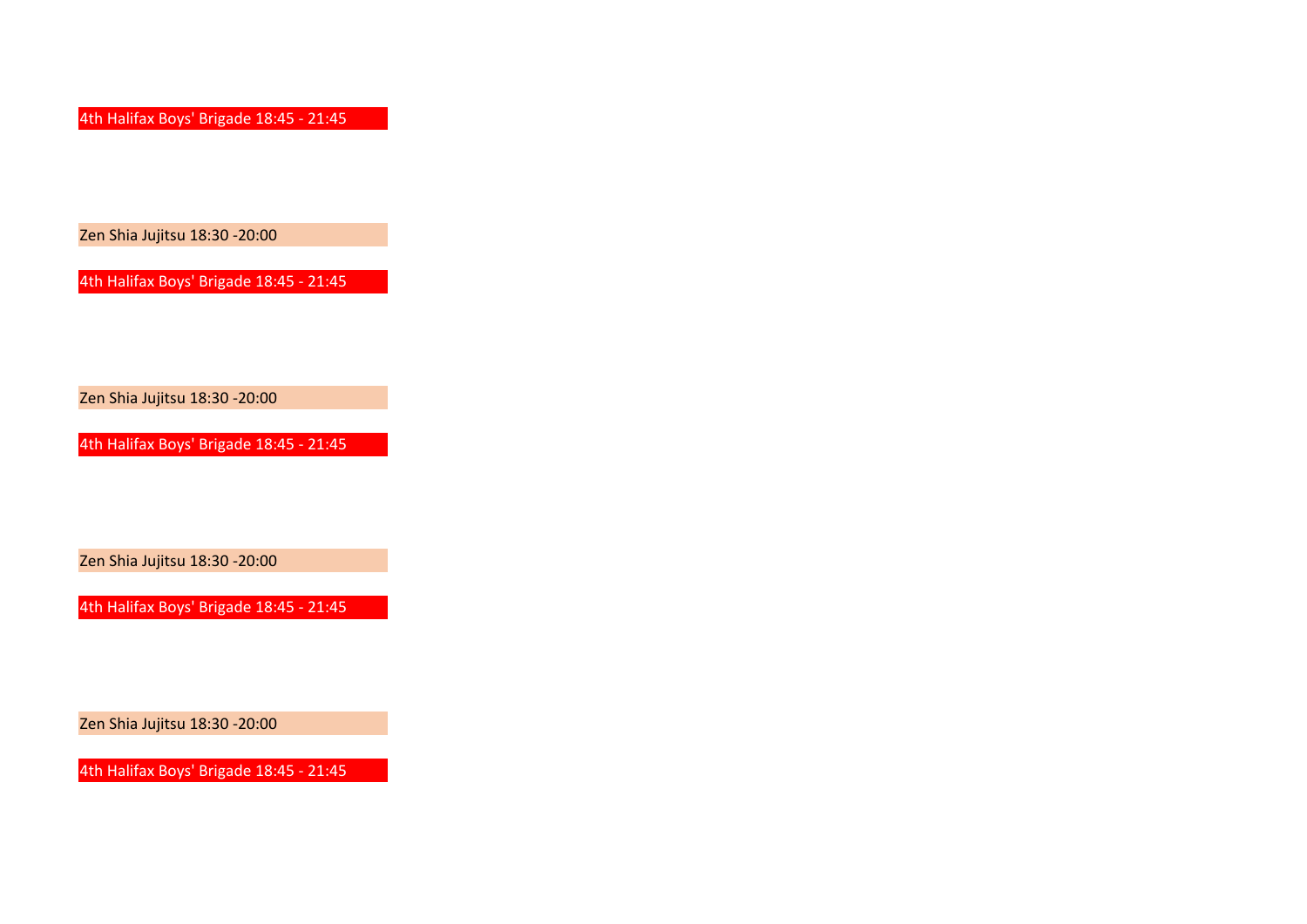4th Halifax Boys' Brigade 18:45 - 21:45

Zen Shia Jujitsu 18:30 -20:00

Zen Shia Jujitsu 18:30 -20:00

Zen Shia Jujitsu 18:30 -20:00

4th Halifax Boys' Brigade 18:45 - 21:45

Zen Shia Jujitsu 18:30 -20:00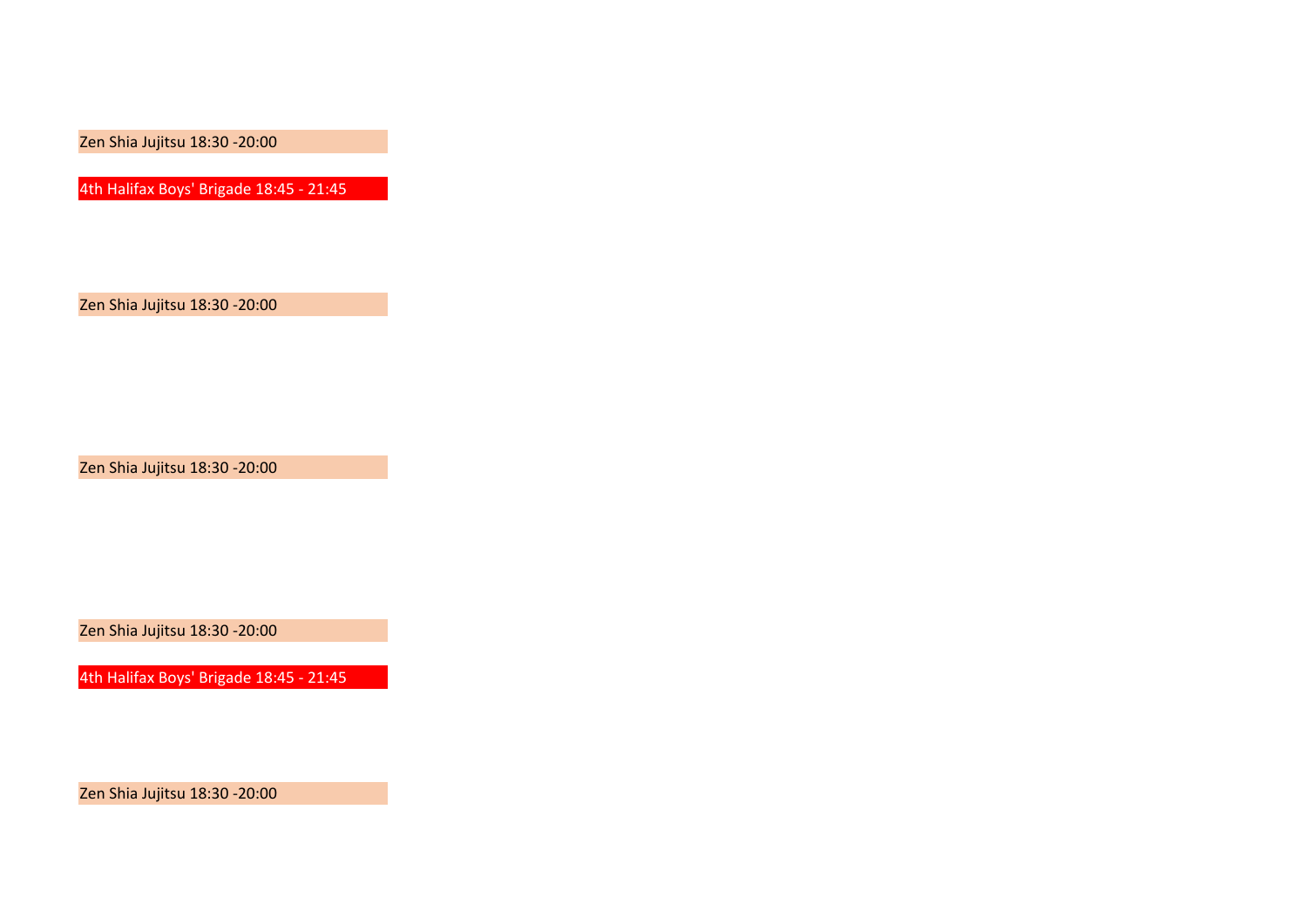Zen Shia Jujitsu 18:30 -20:00 **2 HOURS** 4th Halifax Boys' Brigade 18:45 - 21:45

Zen Shia Jujitsu 18:30 -20:00

4th Halifax Boys' Brigade 18:45 - 21:45

Zen Shia Jujitsu 18:30 -20:00

4th Halifax Boys' Brigade 18:45 - 21:45

Zen Shia Jujitsu 18:30 -20:00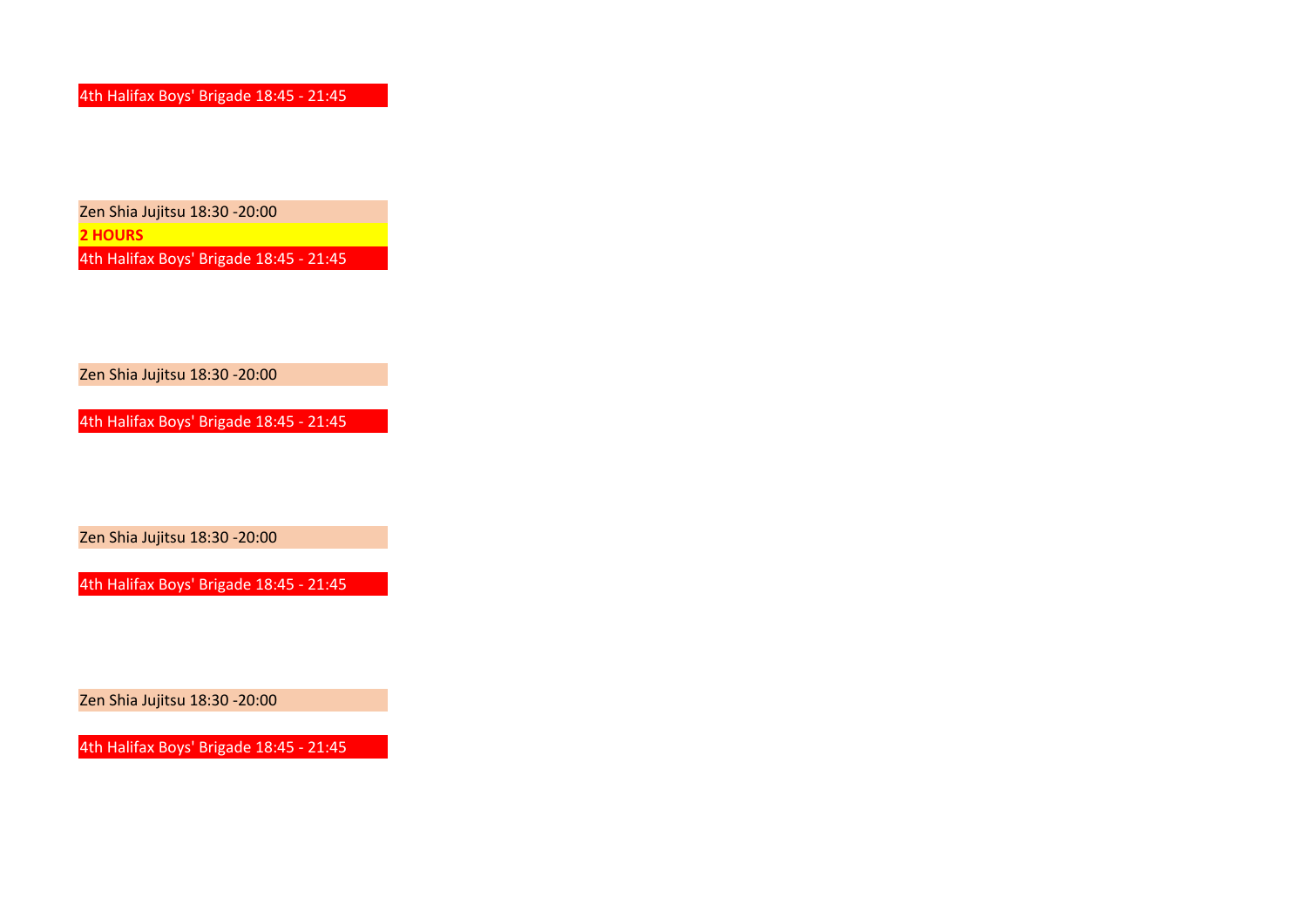4th Halifax Boys' Brigade 18:45 - 21:45

Zen Shia Jujitsu 18:30 -20:00

4th Halifax Boys' Brigade 18:45 - 21:45

Zen Shia Jujitsu 18:30 -20:00

4th Halifax Boys' Brigade 18:45 - 21:45

Zen Shia Jujitsu 18:30 -20:00

4th Halifax Boys' Brigade 18:45 - 21:45

Zen Shia Jujitsu 18:30 -20:00